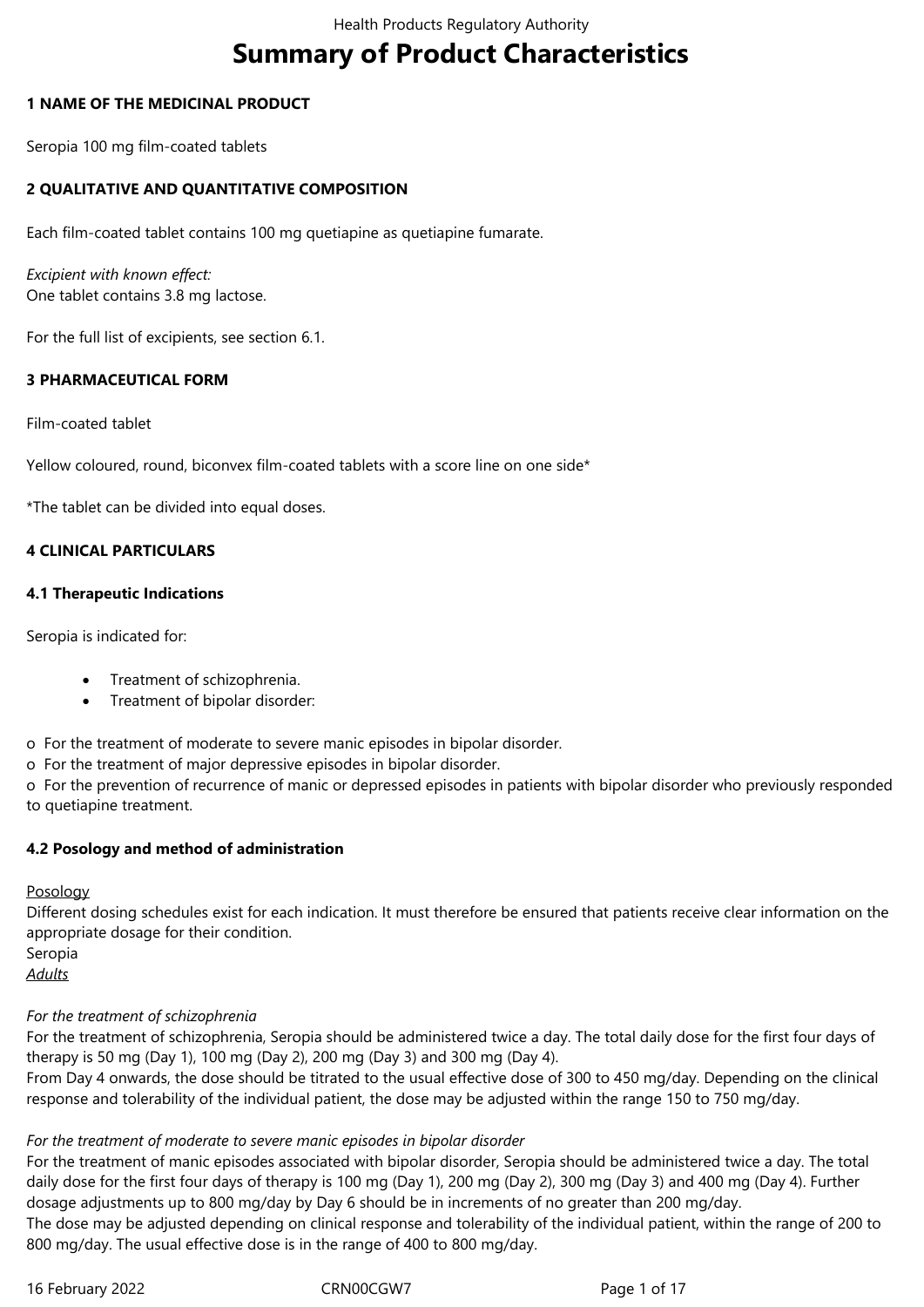## *For the treatment of major depressive episodes in bipolar disorder*

Seropia should be administered once daily at bedtime. The total daily dose for the first four days of therapy is 50 mg (Day 1), 100 mg (Day 2), 200 mg(Day 3) and 300 mg (Day 4). The recommended daily dose is 300 mg. In clinical trials, no additional benefit was seen in the 600 mg group compared to the 300 mg group (see section 5.1). Individual patients may benefit from a 600 mg dose. Doses greater than 300 mg should be initiated by physicians experienced in treating bipolar disorder. In individual patients, in the event of tolerance concerns, clinical trials have indicated that dose reduction to a minimum of 200 mg could be considered.

## *For preventing recurrence in bipolar disorder*

For preventing recurrence of manic, mixed or depressive episodes in bipolar disorder, patients who have responded to quetiapine for acute treatment of bipolar disorder should continue therapy at the same dose. The dose may be adjusted depending on clinical response and tolerability of the individual patient, within the range of 300 to 800 mg/day administered twice daily. It is important that the lowest effective dose is used for maintenance therapy.

#### *Special populations*

#### *Elderly*

As with other antipsychotics, Seropia should be used with caution in the elderly, especially during the initial dosing period. The rate of dose titration may need to be slower, and the daily therapeutic dose lower, than that used in younger patients, depending on the clinical response and tolerability of the individual patient. The mean plasma clearance of quetiapine was reduced by 30‑50 % in elderly subjects when compared to younger patients.

Efficacy and safety has not been evaluated in patients over 65 years with depressive episodes in the framework of bipolar disorder.

### *Paediatric population*

Quetiapine is not recommended for use in children and adolescents below 18 years of age, due to a lack of data to support use in this age group. The available evidence from placebo-controlled clinical trials is presented in sections 4.4, 4.8, 5.1 and 5.2.

#### *Renal impairment*

Dosage adjustment is not necessary in patients with renal impairment.

#### *Hepatic impairment*

Quetiapine is extensively metabolised by the liver. Therefore, Seropia should be used with caution in patients with known hepatic impairment, especially during the initial dosing period. Patients with known hepatic impairment should be started with 25 mg/day. The dosage should be increased daily with increments of 25‑50 mg/day until an effective dosage, depending on the clinical response and tolerability of the individual patient.

## Method of administration

For oral use. Seropia can be administered with or without food.

## **4.3 Contraindications**

Hypersensitivity to the active substance or to any of the excipients listed in section 6.1.

Concomitant administration of cytochrome P450 3A4 inhibitors, such as HIV -protease inhibitors, azole-antifungal agents, erythromycin, clarithromycin and nefazodone, is contraindicated (see section 4.5).

## **4.4 Special warnings and precautions for use**

As quetiapine has several indications, the safety profile should be considered with respect to the individual patient's diagnosis and the dose being administered.

#### Paediatric population

Quetiapine is not recommended for use in children and adolescents below 18 years of age, due to a lack of data to support use in this age group. Clinical trials with quetiapine have shown that in addition to the known safety profile identified in adults (see section 4.8), certain adverse events occurred at a higher frequency in children and adolescents compared to adults (increased appetite, elevations in serum prolactin, vomiting, rhinitis and syncope) or may have different implications for children and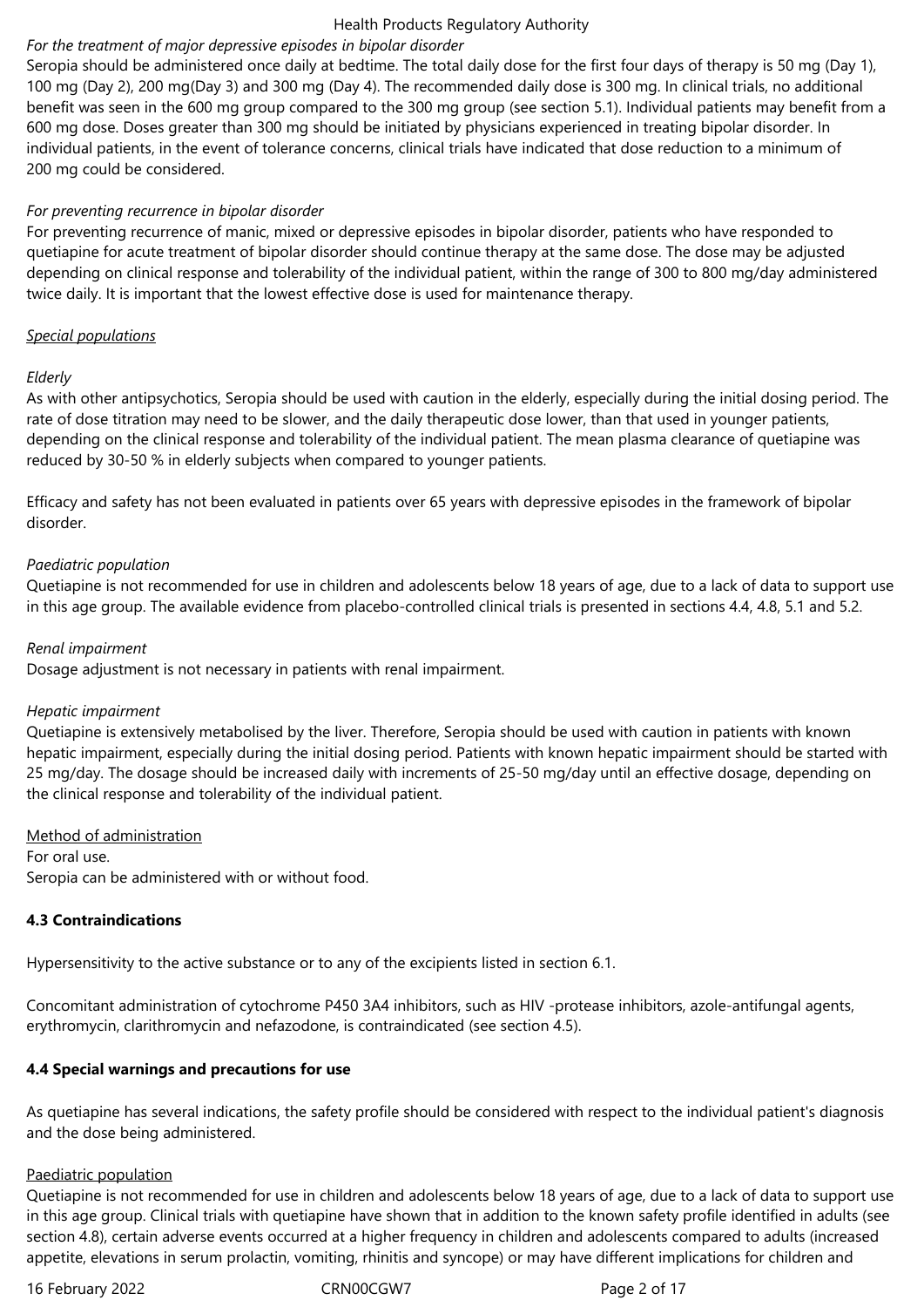adolescents (extrapyramidal symptoms and irritability) and one was identified that has not been previously seen in adult studies (increases in blood pressure). Changes in thyroid function tests have also been observed in children and adolescents.

Furthermore, the long-term safety implications of treatment with quetiapine on growth and maturation have not been studied beyond 26 weeks. Long-term implications for cognitive and behavioural development are not known.

In placebo-controlled clinical trials with children and adolescent patients, quetiapine was associated with an increased incidence of extrapyramidal symptoms (EPS) compared to placebo in patients treated for schizophrenia, bipolar mania and bipolar depression (see section 4.8).

#### Suicide/suicidal thoughts or clinical worsening

Depression in bipolar disorder is associated with an increased risk of suicidal thoughts, self-harm and suicide (suicide-related events). This risk persists until significant remission occurs. As improvement may not occur during the first few weeks or more of treatment, patients should be closely monitored until such improvement occurs. It is general clinical experience that the risk of suicide may increase in the early stages of recovery.

In addition, physicians should consider the potential risk of suicide-related events after abrupt cessation of quetiapine treatment, due to the known risk factors for the disease being treated. Other psychiatric conditions for which quetiapine is prescribed can also be associated with an increased risk of suicide related events. In addition, these conditions may be co-morbid with major depressive episodes. The same precautions observed when treating patients with major depressive episodes should therefore be observed when treating patients with other psychiatric disorders.

Patients with a history of suicide related events, or those exhibiting a significant degree of suicidal ideation prior to commencement of treatment are known to be at greater risk of suicidal thoughts or suicide attempts, and should receive careful monitoring during treatment. A meta analysis of placebo controlled clinical trials of antidepressant drugs in adult patients with psychiatric disorders showed an increased risk of suicidal behaviour with antidepressants compared to placebo in patients less than 25 years old.

Close supervision of patients and in particular those at high risk should accompany drug therapy especially in early treatment and following dose changes. Patients (and caregivers of patients) should be alerted about the need to monitor for any clinical worsening, suicidal behaviour or thoughts and unusual changes in behaviour and to seek medical advice immediately if these symptoms present.

In shorter-term placebo controlled clinical studies of patients with major depressive episodes in bipolar disorder an increased risk of suicide-related events was observed in young adult patients (younger than 25 years of age) who were treated with quetiapine as compared to those treated with placebo (3.0 % vs. 0 %, respectively).A population-based retrospective study of quetiapine for the treatment of patients with major depressive disorder showed an increased risk of self-harm and suicide in patients aged 25 to 64 years without a history of self-harm during use of quetiapine with other antidepressants.

## Metabolic risk

Given the observed risk for worsening of their metabolic profile, including changes in weight, blood glucose (see hyperglycaemia) and lipids, which was seen in clinical studies, patients' metabolic parameters should be assessed at the time of treatment initiation and changes in these parameters should be regularly controlled for during the course of treatment. Worsening in these parameters should be managed as clinically appropriate (see also section 4.8).

#### Extrapyramidal symptoms

In placebo controlled clinical trials of adult patients quetiapine was associated with an increased incidence of extrapyramidal symptoms (EPS) compared to placebo in patients treated for major depressive episodes in bipolar disorder (see sections 4.8 and 5.1).

The use of quetiapine has been associated with the development of akathisia, characterised by a subjectively unpleasant or distressing restlessness and need to move often accompanied by an inability to sit or stand still. This is most likely to occur within the first few weeks of treatment. In patients who develop these symptoms, increasing the dose may be detrimental.

#### Tardive dyskinesia

If signs and symptoms of tardive dyskinesia appear, dose reduction or discontinuation of quetiapine should be considered. The symptoms of tardive dyskinesia can worsen or even arise after discontinuation of treatment (see section 4.8).

Somnolence and dizziness

16 February 2022 CRN00CGW7 Page 3 of 17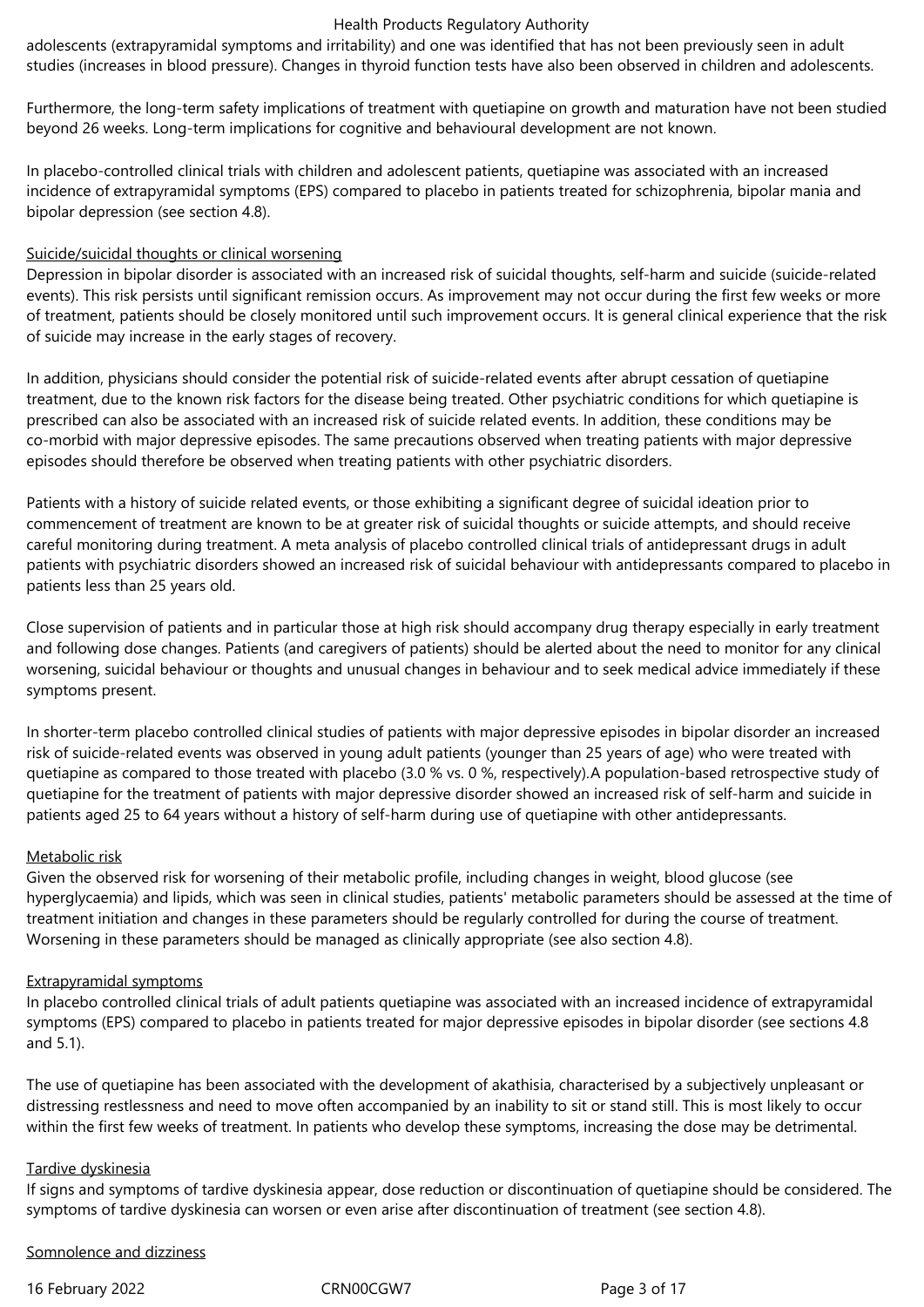Quetiapine treatment has been associated with somnolence and related symptoms, such as sedation (see section 4.8). In clinical trials for treatment of patients with bipolar depression, onset was usually within the first 3 days of treatment and was predominantly of mild to moderate intensity. Patients experiencing somnolence of severe intensity may require more frequent contact for a minimum of 2 weeks from onset of somnolence, or until symptoms improve and treatment discontinuation may need to be considered.

#### Orthostatic hypotension

Quetiapine treatment has been associated with orthostatic hypotension and related dizziness (see section 4.8) which, like somnolence has onset usually during the initial dose-titration period. This could increase the occurrence of accidental injury (fall), especially in the elderly population. Therefore, patients should be advised to exercise caution until they are familiar with the potential effects of the medication.

Quetiapine should be used with caution in patients with known cardiovascular disease, cerebrovascular disease, or other conditions predisposing to hypotension. Dose reduction or more gradual titration should be considered if orthostatic hypotension occurs, especially in patients with underlying cardiovascular disease.

### Sleep apnoea syndrome

Sleep apnoea syndrome has been reported in patients using quetiapine. In patients receiving concomitant central nervous system depressants and who have a history of or are at risk for sleep apnoea, such as those who are overweight/obese or are male, quetiapine should be used with caution.

#### Seizures

In controlled clinical trials there was no difference in the incidence of seizures in patients treated with quetiapine or placebo. No data is available about the incidence of seizures in patients with a history of seizure disorder. As with other antipsychotics, caution is recommended when treating patients with a history of seizures (see section 4.8).

### Neuroleptic Malignant Syndrome

Neuroleptic malignant syndrome has been associated with antipsychotic treatment, including quetiapine (see section 4.8). Clinical manifestations include hyperthermia, altered mental status, muscular rigidity, autonomic instability, and increased creatine phosphokinase. In such an event, quetiapine should be discontinued and appropriate medical treatment given.

## Severe neutropenia and agranulocytosis

Severe neutropenia (neutrophil count <  $0.5$  X 10<sup>9</sup>/L) has been reported in quetiapine clinical trials. Most cases of severe neutropenia have occurred within a couple of months of starting therapy with quetiapine. There was no apparent dose relationship. During post-marketing experience some cases were fatal. Possible risk factors for neutropenia include pre-existing low white blood cell count (WBC) and history of drug induced neutropenia. However, some cases occurred in patients without pre-existing risk factors. Quetiapine should be discontinued in patients with a neutrophil count < 1.0 X 10<sup>9</sup>/L. Patients should be observed for signs and symptoms of infection and neutrophil counts followed (until they exceed 1.5 X 10<sup>9</sup>/L) (see section 5.1).

Neutropenia should be considered in patients presenting with infection or fever, particularly in the absence of obvious predisposing factor(s) and should be managed as clinically appropriate.

Patients should be advised to immediately report the appearance of signs/symptoms consistent with agranulocytosis or infection (e.g., fever, weakness, lethargy, or sore throat) at any time during quetiapine therapy. Such patients should have a WBC count and an absolute neutrophil count (ANC) performed promptly, especially in the absence of predisposing factors.

## Anticholinergic (muscarinic) effects

Norquetiapine, an active metabolite of quetiapine, has moderate to strong affinity for several muscarinic receptor subtypes. This contributes to ADRs reflecting anticholinergic effects when quetiapine is used at recommended doses, when used concomitantly with other medications having anticholinergic effects, and in the setting of overdose. Quetiapine should be used with caution in patients receiving medications having anticholinergic (muscarinic) effects. Quetiapine should be used with caution in patients with a current diagnosis or prior history of urinary retention, clinically significant prostatic hypertrophy, intestinal obstruction or related conditions, increased intraocular pressure or narrow angle glaucoma (see sections 4.5, 4.8, 5.1 and 4.9).

Interactions See section 4.5.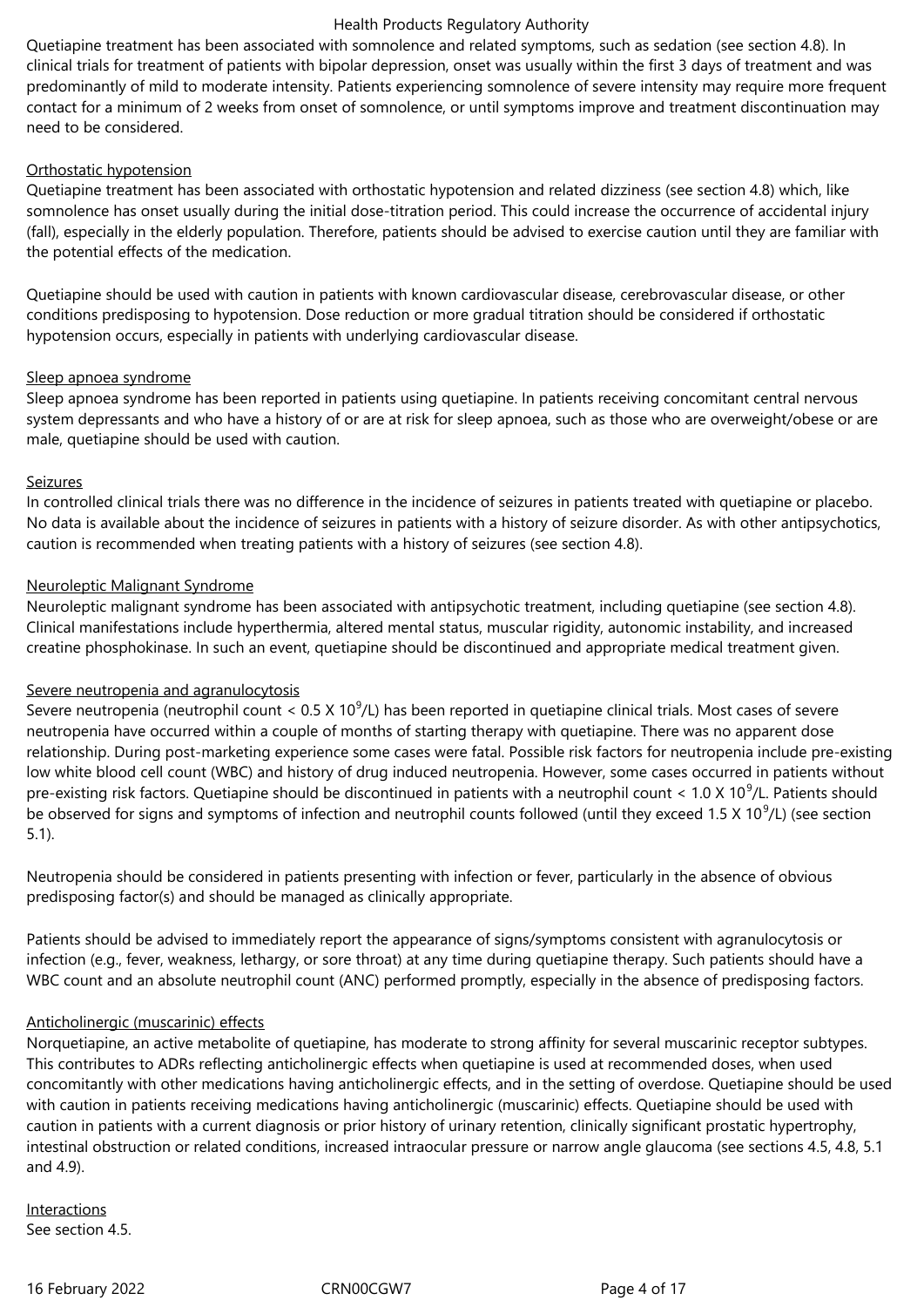Concomitant use of quetiapine with a strong hepatic enzyme inducer such as carbamazepine or phenytoin substantially decreases quetiapine plasma concentrations, which could affect the efficacy of quetiapine therapy. In patients receiving a hepatic enzyme inducer, initiation of quetiapine treatment should only occur if the physician considers that the benefits of quetiapine outweigh the risks of removing the hepatic enzyme inducer. It is important that any change in the inducer is gradual, and if required, replaced with a non-inducer (e.g. sodium valproate).

## **Weight**

Weight gain has been reported in patients who have been treated with quetiapine, and should be monitored and managed as clinically appropriate as in accordance with utilised antipsychotic guidelines (see sections 4.8 and 5.1).

## **Hyperglycaemia**

Hyperglycaemia and/ or development or exacerbation of diabetes occasionally associated with ketoacidosis or coma has been reported rarely, including some fatal cases (see section 4.8). In some cases, a prior increase in body weight has been reported which may be a predisposing factor. Appropriate clinical monitoring is advisable in accordance with utilised antipsychotic guidelines. Patients treated with any antipsychotic agent including quetiapine, should be observed for signs and symptoms of hyperglycaemia, (such as polydipsia, polyuria, polyphagia and weakness) and patients with diabetes mellitus or with risk factors for diabetes mellitus should be monitored regularly for worsening of glucose control. Weight should be monitored regularly.

### Lipids

Increases in triglycerides, LDL and total cholesterol, and decreases in HDL cholesterol have been observed in clinical trials with quetiapine (see section 4.8). Lipid changes should be managed as clinically appropriate.

### QT prolongation

In clinical trials and use in accordance with the SPC, quetiapine was not associated with a persistent increase in absolute QT intervals. In post marketing, QT prolongation was reported with quetiapine at the therapeutic doses (see section 4.8) and in overdose (see section 4.9). As with other antipsychotics, caution should be exercised when quetiapine is prescribed in patients with cardiovascular disease or family history of QT prolongation. Also caution should be exercised when quetiapine is prescribed either with medicines known to increase QT interval, or with concomitant neuroleptics, especially in the elderly, in patients with congenital long QT syndrome, congestive heart failure, heart hypertrophy, hypokalaemia or hypomagnesaemia (see section 4.5).

## Cardiomyopathy and myocarditis

Cardiomyopathy and myocarditis have been reported in clinical trials and during the post-marketing experience, however, a causal relationship to quetiapine has not been established. Treatment with quetiapine should be reassessed in patients with suspected cardiomyopathy or myocarditis.

## Withdrawal

Acute withdrawal symptoms such as insomnia, nausea, headache, diarrhoea, vomiting, dizziness, and irritability have been described after abrupt cessation of quetiapine. Gradual withdrawal over a period of at least one to two weeks is advisable (see section 4.8).

## Elderly patients with dementia-related psychosis

Quetiapine is not approved for the treatment of dementia-related psychosis.

An approximately 3-fold increased risk of cerebrovascular adverse events has been seen in randomised placebo controlled trials in the dementia population with some atypical antipsychotics. The mechanism for this increased risk is not known. An increased risk cannot be excluded for other antipsychotics or other patient populations. Quetiapine should be used with caution in patients with risk factors for stroke.

Ina meta-analysis of atypical antipsychotics, it has been reported that elderly patients with dementia-related psychosis are at an increased risk of death compared to placebo. In two 10-week placebo controlled quetiapine studies in the same patient population (n=710; mean age: 83 years; range: 56-99 years) the incidence of mortality in quetiapine treated patients was 5.5 % versus 3.2 % in the placebo group. The patients in these trials died from a variety of causes that were consistent with expectations for this population.

## Elderly patients with Parkinson's disease (PD)/parkinsonism

A population-based retrospective study of quetiapine for the treatment of patients with MDD, showed an increased risk of death during use of quetiapine in patients aged > 65 years. This association was not present when patients with PD were removed from the analysis. Caution should be exercised if quetiapine is prescribed to elderly patients with PD.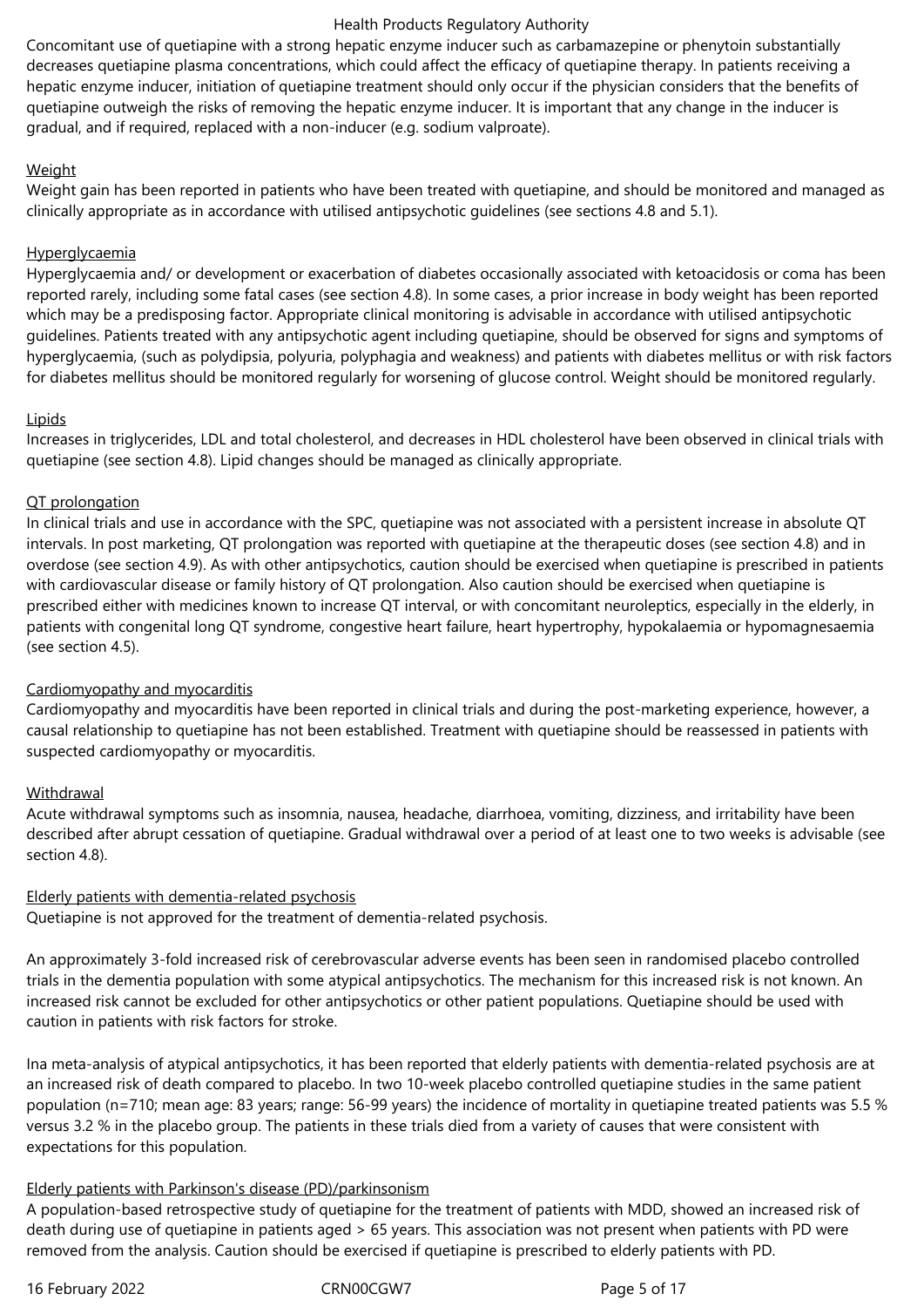## **Dysphagia**

Dysphagia (see section 4.8) has been reported with quetiapine. Quetiapine should be used with caution in patients at risk for aspiration pneumonia.

#### Constipation and intestinal obstruction

Constipation represents a risk factor for intestinal obstruction. Constipation and intestinal obstruction have been reported with quetiapine (see section 4.8). This includes fatal reports in patients who are at higher risk of intestinal obstruction, including those that are receiving multiple concomitant medications that decrease intestinal motility and/or may not report symptoms of constipation. Patients with intestinal obstruction/ileus should be managed with close monitoring and urgent care.

#### Venous Thromboembolism (VTE)

Cases of venous thromboembolism (VTE) have been reported with antipsychotic drugs. Since patients treated with antipsychotics often present with acquired risk factors for VTE, all possible risk factors for VTE should be identified before and during treatment with Quetiapine and preventive measures undertaken.

### **Pancreatitis**

Pancreatitis has been reported in clinical trials and during post marketing experience. Among post marketing reports, while not all cases were confounded by risk factors, many patients had factors which are known to be associated with pancreatitis such as increased triglycerides (see section 4.4), gallstones, and alcohol consumption.

### Additional information

Quetiapine data in combination with divalproex or lithium in acute moderate to severe manic episodes is limited; however, combination therapy was well tolerated (see section 4.8 and 5.1). The data showed an additive effect at week 3.

### Lactose

This medicinal product contains lactose. Patients with rare hereditary problems of galactose intolerance, the Lapp lactase deficiency or glucose-galactose malabsorption should not take this medicine.

### Sodium

This medicinal product contains less than 1 mmol sodium (23 mg) per tablet, that is to say essentially 'sodium-free'.

#### Misuse and abuse

Cases of misuse and abuse have been reported. Caution may be needed when prescribing quetiapine to patients with a history of alcohol or drug abuse.

## **4.5 Interaction with other medicinal products and other forms of interactions**

Given the primary central nervous system effects of quetiapine, quetiapine should be used with caution in combination with other centrally acting medicinal products and alcohol.

Caution should be exercised treating patients receiving other medications having anticholinergic (muscarinic) effects (see section 4.4).

Cytochrome P450 (CYP) 3A4 is the enzyme that is primarily responsible for the cytochrome P450 mediated metabolism of quetiapine. In an interaction study in healthy volunteers, concomitant administration of quetiapine (dosage of 25 mg) with ketoconazole, a CYP3A4 inhibitor, caused a 5- to 8-fold increase in the AUC of quetiapine. On the basis of this, concomitant use of quetiapine with CYP3A4 inhibitors is contraindicated. It is also not recommended to consume grapefruit juice while on quetiapine therapy.

In a multiple dose trial in patients to assess the pharmacokinetics of quetiapine given before and during treatment with carbamazepine (a known hepatic enzyme inducer), co-administration of carbamazepine significantly increased the clearance of quetiapine. This increase in clearance reduced systemic quetiapine exposure (as measured by AUC) to an average of 13 % of the exposure during administration of quetiapine alone; although a greater effect was seen in some patients. As a consequence of this interaction, lower plasma concentrations can occur, which could affect the efficacy of quetiapine therapy. Co-administration of quetiapine and phenytoin (another microsomal enzyme inducer) caused a greatly increased clearance of quetiapine by approx. 450 %. In patients receiving a hepatic enzyme inducer, initiation of quetiapine treatment should only occur if the physician considers that the benefits of quetiapine outweigh the risks of removing the hepatic enzyme inducer. It is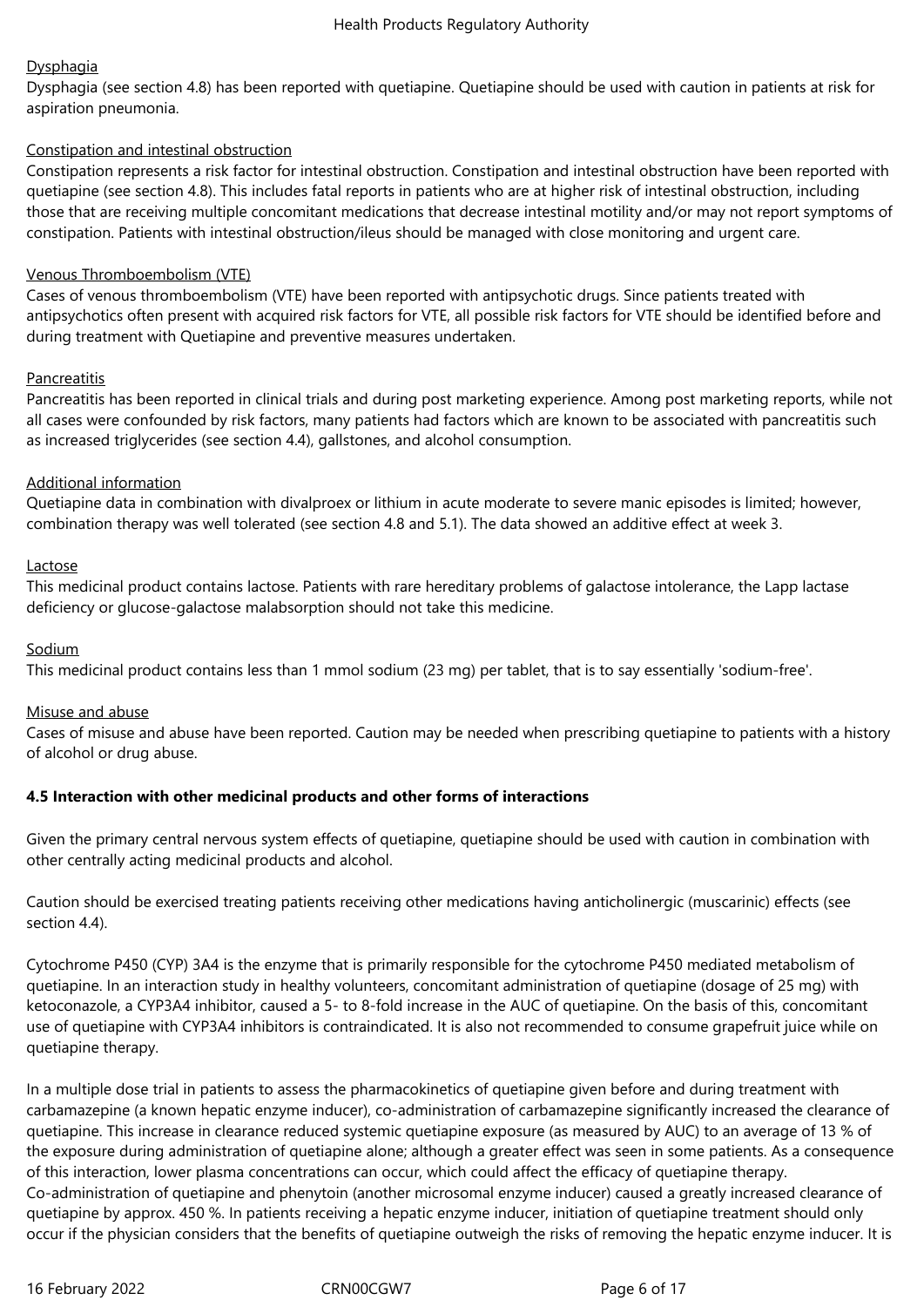important that any change in the inducer is gradual, and if required, replaced with a non-inducer (e.g. sodium valproate) (see section 4.4).

The pharmacokinetics of quetiapine were not significantly altered by co-administration of the antidepressants imipramine (a known CYP 2D6 inhibitor) or fluoxetine (a known CYP 3A4 and CYP 2D6 inhibitor).

The pharmacokinetics of quetiapine were not significantly altered by co-administration of the antipsychotics risperidone or haloperidol. Concomitant use of quetiapine and thioridazine caused an increased clearance of quetiapine with approx. 70 %.

The pharmacokinetics of quetiapine were not altered following co-administration with cimetidine.

The pharmacokinetics of lithium were not altered when co-administered with quetiapine.

In a 6-week, randomised, study of lithium and quetiapine XR versus placebo and quetiapine XR in adult patients with acute mania, a higher incidence of extrapyramidal related events (in particular tremor), somnolence, and weight gain were observed in the lithium add-on group compared to the placebo add-on group (see section 5.1).

The pharmacokinetics of sodium valproate and quetiapine were not altered to a clinically relevant extent when co-administered. A retrospective study of children and adolescents who received valproate, quetiapine, or both, found a higher incidence of leucopenia and neutropenia in the combination group versus the monotherapy groups.

Formal interaction studies with commonly used cardiovascular medicinal products have not been performed. Caution should be exercised when quetiapine is used concomitantly with medicinal products known to cause electrolyte imbalance or to increase QT interval.

There have been reports of false positive results in enzyme immunoassays for methadone and tricyclic antidepressants in patients who have taken quetiapine. Confirmation of questionable immunoassay screening results by an appropriate chromatographic technique is recommended.

## **4.6 Fertility, pregnancy and lactation**

#### **Pregnancy**

#### *First trimester*

The moderate amount of published data from exposed pregnancies (i.e. between 300-1,000 pregnancy outcomes), including individual reports and some observational studies do not suggest an increased risk of malformations due to treatment. However, based on all available data, a definite conclusion cannot be drawn. Animal studies have shown reproductive toxicity (see section 5.3). Therefore, quetiapine should only be used during pregnancy if the benefits justify the potential risks.

#### *Third trimester*

Neonates exposed to antipsychotics (including quetiapine) during the third trimester of pregnancy are at risk of adverse reactions including extrapyramidal and/or withdrawal symptoms that may vary in severity and duration following delivery. There have been reports of agitation, hypertonia, hypotonia, tremor, somnolence, respiratory distress, or feeding disorder. Consequently, newborns should be monitored carefully.

#### Breastfeeding

Based on very limited data from published reports on quetiapine excretion into human breast milk, excretion of quetiapine at therapeutic doses appears to be inconsistent. Due to lack of robust data, a decision must be made whether to discontinue breastfeeding or to discontinue quetiapine therapy taking into account the benefit of breastfeeding for the child and the benefit of therapy for the woman.

#### **Fertility**

The effects of quetiapine on human fertility have not been assessed. Effects related to elevated prolactin levels were seen in rats, although these are not directly relevant to humans (see section 5.3).

## **4.7 Effects on ability to drive and use machines**

Given its primary central nervous system effects, quetiapine may interfere with activities requiring mental alertness. Therefore, patients should be advised not to drive or operate machinery, until individual susceptibility to this is known.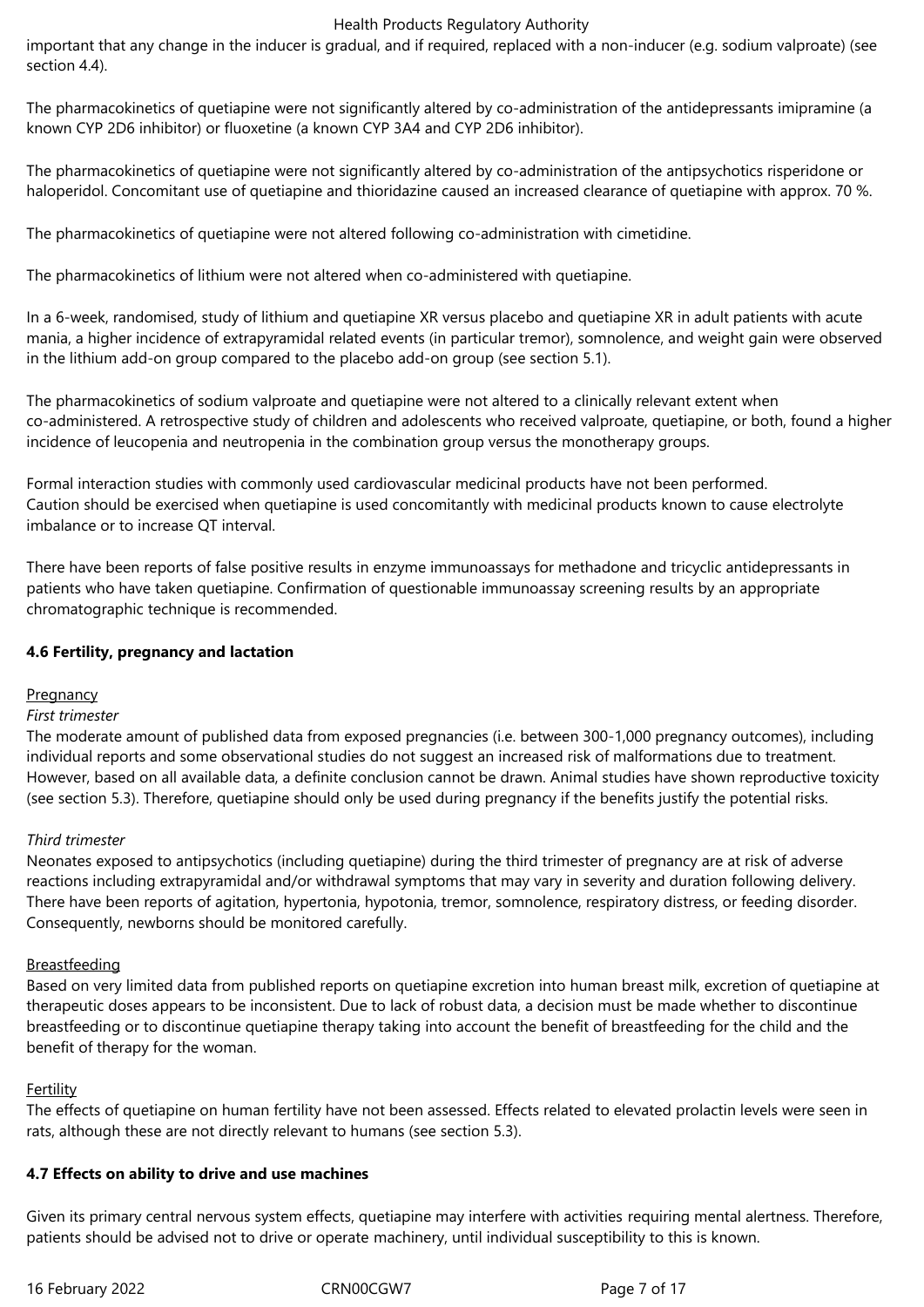## **4.8 Undesirable effects**

The most commonly reported Adverse Drug Reactions (ADRs) with quetiapine (≥ 10 %) are somnolence, dizziness, headache, dry mouth, withdrawal (discontinuation) symptoms, elevations in serum triglyceride levels, elevations in total cholesterol (predominantly LDL cholesterol), decreases in HDL cholesterol, weight gain, decreased haemoglobin and extrapyramidal symptoms.

The incidences of ADRs associated with quetiapine therapy, are tabulated below (Table 1) according to the format recommended by the Council for International Organizations of Medical Sciences (CIOMS III Working Group 1995).

## **Table 1 ADRs associated with quetiapine therapy**

The frequencies of adverse events are ranked according to the following: Very common ( $\geq 1/10$ ), common ( $\geq 1/100$  to < 1/10), uncommon (≥ 1/1,000 to < 1/100), rare (≥ 1/10,000 to < 1/1,000), very rare (< 1/10,000) and not known (cannot be estimated from the available data).

| <b>SOC</b>                                           | <b>Very</b><br>common                                                                                                                                                                                                                            | Common                                                                                                                                                                       | <b>Uncommon</b>                                                                                                      | Rare                                                                           | <b>Very Rare</b>                                      | Not known |
|------------------------------------------------------|--------------------------------------------------------------------------------------------------------------------------------------------------------------------------------------------------------------------------------------------------|------------------------------------------------------------------------------------------------------------------------------------------------------------------------------|----------------------------------------------------------------------------------------------------------------------|--------------------------------------------------------------------------------|-------------------------------------------------------|-----------|
| <b>Blood and</b><br>lymphatic<br>system<br>disorders | Decreased<br>haemoglobin<br>22                                                                                                                                                                                                                   | Leucopenia $1, 28$ ,<br>Decreased<br>neutrophil count,<br>Eosinophils<br>increased <sup>27</sup>                                                                             | Neutropenia <sup>1</sup> ,<br>Thrombocytope<br>nia,<br>Anaemia<br>Platelet count<br>decreased <sup>13</sup>          | Agranulocytosis                                                                |                                                       |           |
| <i><b>Immune</b></i><br>system<br>disorders          |                                                                                                                                                                                                                                                  |                                                                                                                                                                              | Hypersensitivity<br>(including<br>allergic skin<br>reactions)                                                        |                                                                                | Anaphylactic<br>reaction <sup>5</sup>                 |           |
| <b>Endocrine</b><br>disorders                        |                                                                                                                                                                                                                                                  | Hyperprolactinaem<br>$ia^{15}$<br>Decreases in total<br>$T_4^{24}$<br>Decreases in free<br>$T_4^{24}$<br>Decreases in total<br>$T_3^{24}$<br>Increases in<br>$TSH^{24}$ ases | Decreases in<br>free $T_3^{24}$ ,<br>Hypothyroidism<br>21                                                            |                                                                                | Inappropriate<br>antidiuretic<br>hormone<br>secretion |           |
| <b>Metabolism</b><br>and nutrition<br>disorders      | Elevations in<br>serum<br>triglyceride<br>levels $^{10,30}$ ,<br>Elevations in<br>total<br>cholesterol<br>(predominantly<br><b>LDL</b><br>cholesterol)<br>11,30<br>Decreases in<br><b>HDL</b><br>cholesterol<br>17,30<br>Weight<br>$gain^{8,30}$ | Increased appetite<br>Blood glucose<br>increased to<br>hyperglycaemic<br>levels $^{6,30}$                                                                                    | Hyponatraemia<br>19<br><b>Diabetes</b><br>Mellitus <sup>1, 5, 6</sup><br>Exacerbation of<br>pre-existing<br>diabetes | Metabolic<br>syndrome <sup>29</sup>                                            |                                                       |           |
| <b>Psychiatric</b><br>disorders                      |                                                                                                                                                                                                                                                  | Abnormal dreams<br>and nightmares,<br>Suicidal ideation<br>and suicidal<br>behaviour <sup>20</sup>                                                                           |                                                                                                                      | Somnambulism<br>and related<br>reactions such<br>as sleep talking<br>and sleep |                                                       |           |

16 February 2022 CRN00CGW7 Page 8 of 17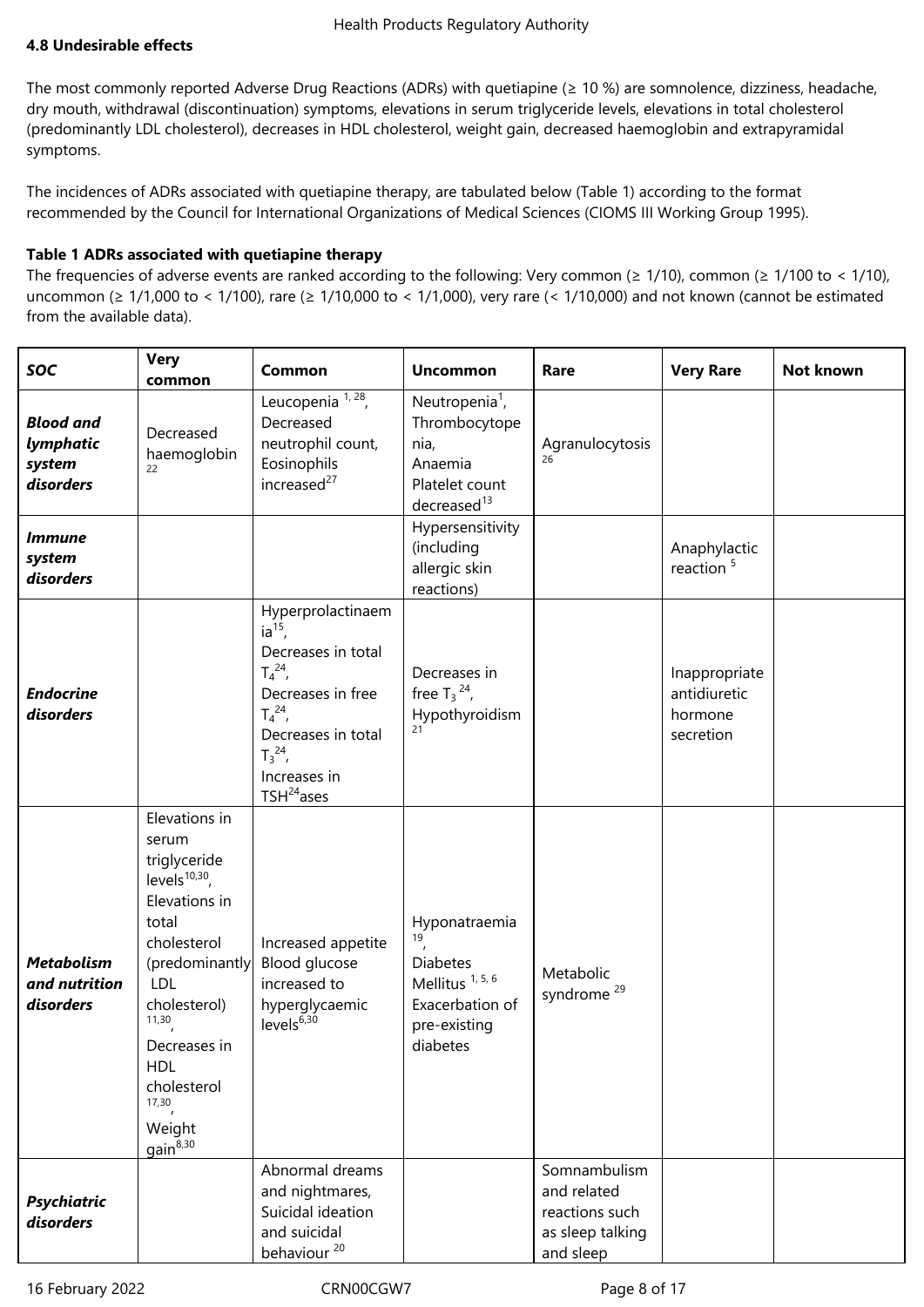|                                                                     |                                                                                                                               |                                                                                                                   | Health Froughts Regulatory Authority                                                                                       |                                                                          |                                                                  |                                                                                                                                                                    |
|---------------------------------------------------------------------|-------------------------------------------------------------------------------------------------------------------------------|-------------------------------------------------------------------------------------------------------------------|----------------------------------------------------------------------------------------------------------------------------|--------------------------------------------------------------------------|------------------------------------------------------------------|--------------------------------------------------------------------------------------------------------------------------------------------------------------------|
|                                                                     |                                                                                                                               |                                                                                                                   |                                                                                                                            | related eating<br>disorder                                               |                                                                  |                                                                                                                                                                    |
| <b>Nervous</b><br>system<br>disorders                               | Dizziness <sup>4, 16</sup> ,<br>Somnolence <sup>2,</sup><br>16<br>Headache,<br>Extrapyramidal<br>symptoms <sup>1,</sup><br>21 | Dysarthria                                                                                                        | Seizure <sup>1</sup> ,<br>Restless legs<br>syndrome,<br>Tardive<br>dyskinesia <sup>1,5</sup> ,<br>Syncope <sup>4, 16</sup> |                                                                          |                                                                  |                                                                                                                                                                    |
| <b>Eye disorders</b>                                                |                                                                                                                               | Vision blurred                                                                                                    |                                                                                                                            |                                                                          |                                                                  |                                                                                                                                                                    |
| <b>Cardiac</b><br>disorders                                         |                                                                                                                               | Tachycardia <sup>4</sup> ,<br>Palpitations <sup>23</sup>                                                          | QT<br>prolongation<br>1,12,18<br>Bradycardia <sup>XX</sup>                                                                 |                                                                          |                                                                  | Cardiomyopathy,<br>Myocarditis                                                                                                                                     |
| <b>Vascular</b><br>disorders                                        |                                                                                                                               | Orthostatic<br>hypotension <sup>4, 16</sup>                                                                       |                                                                                                                            | Venous<br>thromboemboli<br>sm <sup>1</sup>                               |                                                                  | Stroke <sup>33</sup>                                                                                                                                               |
| <b>Respiratory,</b><br>thoracic and<br>mediastinal<br>disorders     |                                                                                                                               | Dyspnoea <sup>23</sup>                                                                                            | Rhinitis                                                                                                                   |                                                                          |                                                                  |                                                                                                                                                                    |
| <b>Gastrointestin</b><br>al disorders                               | Dry mouth                                                                                                                     | Constipation,<br>Dyspepsia,<br>Vomiting <sup>25</sup>                                                             | Dysphagia <sup>7</sup>                                                                                                     | Pancreatitis $1$ ,<br>Intestinal<br>obstruction/lleu<br>S                |                                                                  |                                                                                                                                                                    |
| <b>Hepatobiliary</b><br>disorders                                   |                                                                                                                               | Elevations in serum<br>alanine<br>aminotransferase<br>$(ALT)3$ ,<br>Elevations in<br>gamma-GT levels <sup>3</sup> | Elevations in<br>serum aspartate<br>aminotransferase<br>(AST) <sup>3</sup>                                                 | Jaundice $5$ ,<br>Hepatitis                                              |                                                                  |                                                                                                                                                                    |
| <b>Skin and</b><br>subcutaneous<br>tissue<br>disorders              |                                                                                                                               |                                                                                                                   |                                                                                                                            |                                                                          | Angiooedema<br>5<br>Stevens-John<br>son<br>syndrome <sup>5</sup> | Toxic Epidermal<br>Necrolysis,<br>Erythema<br>Multiforme,<br>Drug reaction<br>with<br>eosinophilia and<br>systemic<br>symptoms<br>(DRESS), Cutane<br>ousvasculitis |
| <b>Musculoskelet</b><br>al and<br>connective<br>tissue<br>disorders |                                                                                                                               |                                                                                                                   |                                                                                                                            |                                                                          | Rhabdomyoly<br>sis                                               |                                                                                                                                                                    |
| <b>Renal and</b><br>urinary<br>disorders                            |                                                                                                                               |                                                                                                                   | Urinary<br>retention                                                                                                       |                                                                          |                                                                  |                                                                                                                                                                    |
| Pregnancy,<br>puerperium<br>and perinatal<br>conditions             |                                                                                                                               |                                                                                                                   |                                                                                                                            |                                                                          |                                                                  | Drug withdrawal<br>syndrome<br>neonatal <sup>31</sup>                                                                                                              |
| Reproductive<br>system and<br>breast<br>disorders                   |                                                                                                                               |                                                                                                                   | Sexual<br>dysfunction                                                                                                      | Priapism,<br>Galactorrhoea,<br>Breast swelling,<br>Menstrual<br>disorder |                                                                  |                                                                                                                                                                    |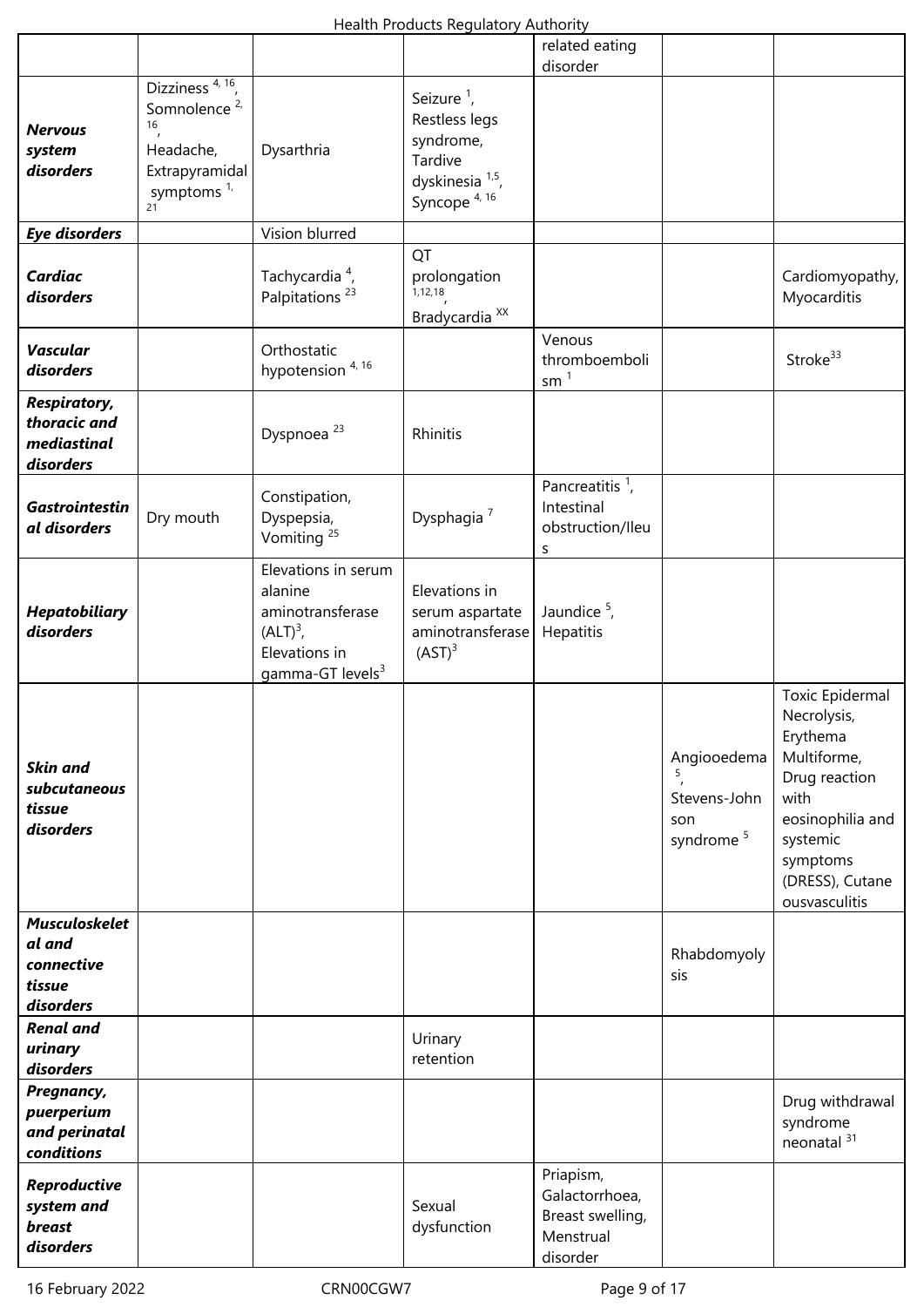| <b>General</b><br>disorders and<br>administration<br>site<br>conditions | Withdrawal<br>(discontinuati<br>on)<br>symptoms $1, 9$ | Mild asthenia,<br>Peripheral oedema,<br>Irritability,<br>Pyrexia | Neuroleptic<br>malignant<br>syndrome $^1$ ,<br>Hypothermia |  |
|-------------------------------------------------------------------------|--------------------------------------------------------|------------------------------------------------------------------|------------------------------------------------------------|--|
| <b>Investigations</b>                                                   |                                                        |                                                                  | Elevations in<br>blood creatine<br>phosphokinase           |  |

1. See section 4.4.

2. Somnolence may occur, usually during the first two weeks of treatment and generally resolves with the continued administration of quetiapine.

3. Asymptomatic elevations (shift from normal to > 3 X ULN at any time) in serum transaminase (ALT, AST) or gamma-GT-levels have been observed in some patients administered quetiapine. These elevations were usually reversible on continued quetiapine treatment.

4. As with other antipsychotics with alpha 1 adrenergic blocking activity, quetiapine may commonly induce orthostatic hypotension, associated with dizziness, tachycardia and, in some patients, syncope, especially during the initial dose-titration period (see section 4.4).

5. Calculation of frequency for these ADR's have been taken from postmarketing data only.

6. Fasting blood glucose ≥ 126 mg/dL (≥ 7.0 mmol/L) or a non fasting blood glucose ≥ 200 mg/dL (≥ 11.1 mmol/L) on at least one occasion.7. An increase in the rate of dysphagia with quetiapine vs. placebo was only observed in the clinical trials in bipolar depression.

8. Based on > 7 % increase in body weight from baseline. Occurs predominantly during the early weeks of treatment in adults. 9. The following withdrawal symptoms have been observed most frequently in acute placebo-controlled, monotherapy clinical trials, which evaluated discontinuation symptoms: insomnia, nausea, headache, diarrhoea, vomiting, dizziness, and irritability. The incidence of these reactions had decreased significantly after 1 week post-discontinuation.

10. Triglycerides ≥ 200 mg/dL (≥ 2.258 mmol/L) (patients ≥ 18 years of age) or ≥ 150 mg/dL (≥ 1.694 mmol/L) (patients < 18 years of age) on at least one occasion.

11. Cholesterol ≥ 240 mg/dL (≥ 6.2064 mmol/L) (patients ≥ 18 years of age) or ≥ 200 mg/dL (≥ 5.172 mmol/L) (patients < 18 years of age) on at least one occasion. An increase in LDL cholesterol of ≥ 30 mg/dL (≥ 0.769 mmol/L) has been very commonly observed. Mean change among patients who had this increase was 41.7 mg/dL ( $\geq 1.07$  mmol/L). 12. See text below.

13. Platelets  $\leq 100 \times 10^9$ /L on at least one occasion.

14. Based on clinical trial adverse event reports of blood creatine phosphokinase increase not associated with neuroleptic malignant syndrome.

15. Prolactin levels (patients > 18 years of age): > 20 microgram/L (> 869.56 pmol/L) males; > 30 microgram/L

(> 1,304.34 pmol/L) females at any time.

16. May lead to falls.

17. HDL cholesterol: < 40 mg/dL (1.025 mmol/L) males; < 50 mg/dL (1.282 mmol/L) females at any time.

18. Incidence of patients who have a QTc shift from < 450 msec to ≥ 450 msec with a ≥ 30 msec increase. In placebo-controlled trials with quetiapine the mean change and the incidence of patients who have a shift to a clinically significant level is similar between quetiapine and placebo.

19. Shift from > 132 mmol/L to £ 132 mmol/L on at least one occasion.

20. Cases of suicidal ideation and suicidal behaviours have been reported during quetiapine therapy or early after treatment discontinuation (see sections 4.4 and 5.1).

21. See section 5.1

22. Decreased haemoglobin to ≤ 13 g/dL (8.07 mmol/L) males, ≤ 12 g/dL (7.45 mmol/L) females on at least one occasion occurred in 11 % of quetiapine patients in all trials including open label extensions. For these patients, the mean maximum decrease in haemoglobin at any time was -1.50 g/dL.

23. These reports often occurred in the setting of tachycardia, dizziness, orthostatic hypotension, and/or underlying cardiac/respiratory disease.

24. Based on shifts from normal baseline to potentially clinically important value at any time post-baseline in all trials. Shifts in total T<sub>4</sub>, free T<sub>4</sub>, total T<sub>3</sub> and free T<sub>3</sub> are defined as < 0.8 x LLN (pmol/L) and shift in TSH is > 5 mIU/L at any time. 25. Based upon the increased rate of vomiting in elderly patients ( $\geq 65$  years of age).

26. Based on shift in neutrophils from  $\geq 1.5 \times 10^9$ /L at baseline to < 0.5 x 10<sup>9</sup>/L at any time during treatment and based on patients with severe neutropenia (< 0.5 x 10<sup>9</sup>/L) and infection during all quetiapine clinical trials (see section 4.4).

27. Based on shifts from normal baseline to potentially clinically important value at any time post-baseline in all trials. Shifts in eosinophils are defined as > 1 x 10<sup>9</sup> cells/L at any time.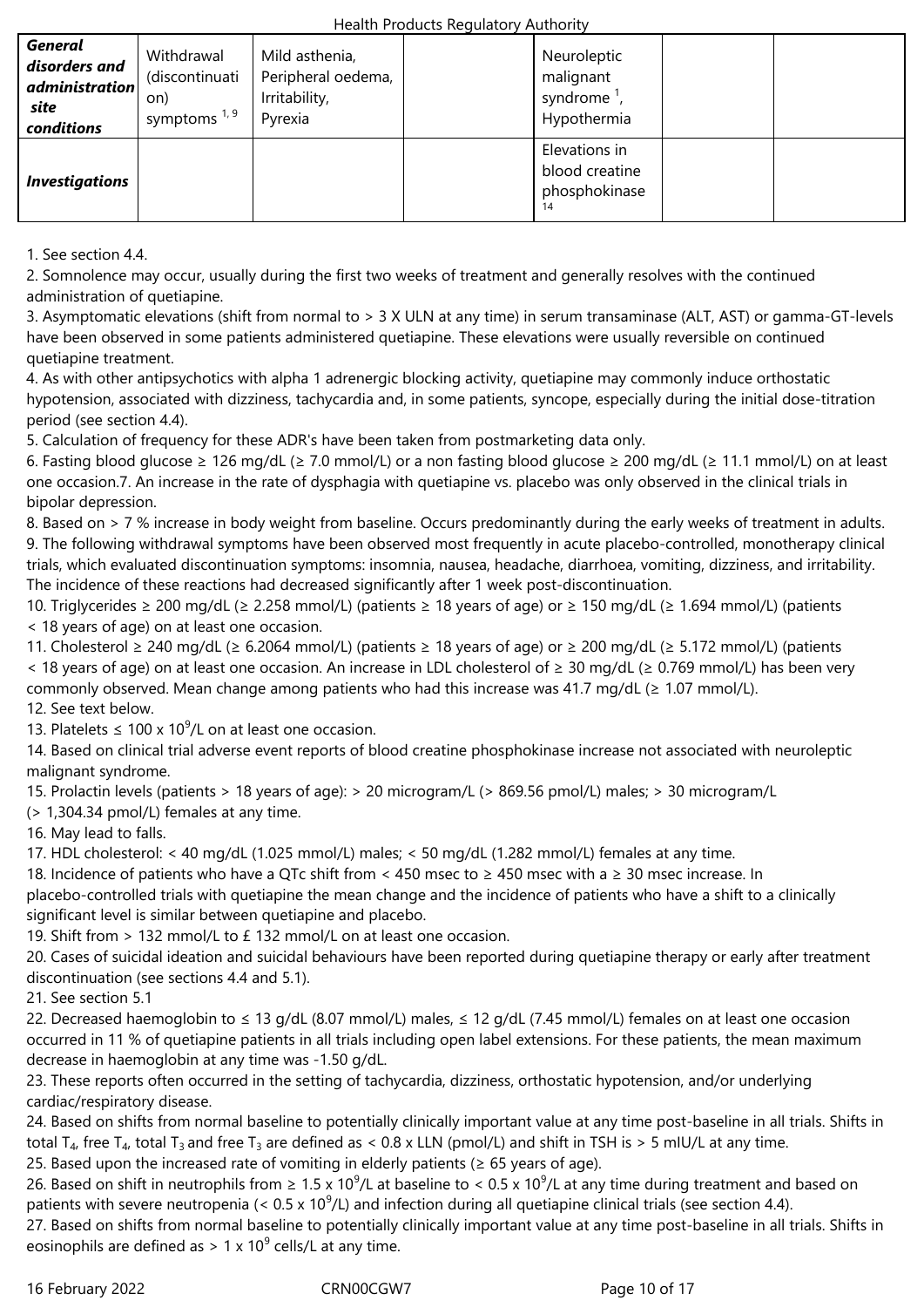29. Based on adverse event reports of metabolic syndrome from all clinical trials with quetiapine.

30. In some patients, a worsening of more than one of the metabolic factors of weight, blood glucose and lipids was observed in clinical studies (see section 4.4).

31. See section 4.6.

32. May occur at or near initiation of treatment and be associated with hypotension and/or syncope. Frequency based on adverse event reports of bradycardia and related events in all clinical trials with quetiapine.

33. Based on one retrospective non-randomised episemiological study.

Cases of QT prolongation, ventricular arrhythmia, sudden unexplained death, cardiac arrest and torsades de pointes have been reported with the use of neuroleptics and are considered class effects.

Severe cutaneous adverse reactions (SCARs), including Stevens-Johnson syndrome (SJS), toxic epidermal necrolysis (TEN), drug reaction with eosinophilia and systemic symptoms (DRESS) have been reported in association with quetiapine treatment.

### Paediatric population

The same ADRs described above for adults should be considered for children and adolescents. The following table summarises ADRs that occur in a higher frequency category in children and adolescents patients (10-17 years of age) than in the adult population or ADRs that have not been identified in the adult population.

## **Table 2 ADRs in children and adolescents associated with quetiapine therapy that occur in a higher frequency than adults, or not identified in the adult population**

The frequencies of adverse events are ranked according to the following: Very common ( $\geq 1/10$ ), common ( $\geq 1/100$  to < 1/10), uncommon (≥ 1/1,000 to < 1/100), rare (≥ 1/10,000 to < 1/1,000) and very rare (< 1/10,000).

| <b>SOC</b>                                                  | Very common                              | Common       |
|-------------------------------------------------------------|------------------------------------------|--------------|
| <b>Endocrine disorders</b>                                  | Elevations in prolactin <sup>1</sup>     |              |
| <b>Metabolism and nutrition disorders</b>                   | Increased appetite                       |              |
| Nervous system disorders                                    | Extrapyramidal symptoms <sup>3,4</sup>   | Syncope      |
| <b>Vascular disorders</b>                                   | Increases in blood pressure <sup>2</sup> |              |
| Respiratory, thoracic and mediastinal disorders             |                                          | Rhinitis     |
| <b>Gastrointestinal disorders</b>                           | Vomiting                                 |              |
| <b>General disorders and administration site conditions</b> |                                          | Irritability |

1. Prolactin levels (patients < 18 years of age): > 20 microgram/L (> 869.56 pmol/L) males; > 26 microgram/L

(> 1,130.428 pmol/L) females at any time. Less than 1 % of patients had an increase to a prolactin level > 100 microgram/L. 2. Based on shifts above clinically significant thresholds (adapted from the National Institutes of Health criteria) or increases > 20 mmHg for systolic or > 10 mmHg for diastolic blood pressure at any time in two acute (3-6 weeks) placebo-controlled trials in children and adolescents.

3. Note: The frequency is consistent to that observed in adults, but might be associated with different clinical implications in children and adolescents as compared to adults.

4. See section 5.1.

## Reporting of suspected adverse reactions

Reporting suspected adverse reactions after authorisation of the medicinal product is important. It allows continued monitoring of the benefit/risk balance of the medicinal product. Healthcare professionals are asked to report any suspected adverse reactions via:

HPRA Pharmacovigilance

Website: www.hpra.ie

## **4.9 Overdose**

## **Sympto[ms](http://www.hpra.ie/)**

In general, reported signs and symptoms were those resulting from an exaggeration of the active substance's known pharmacological effects, i.e. drowsiness and sedation, tachycardia, hypotension and anticholinergic effects.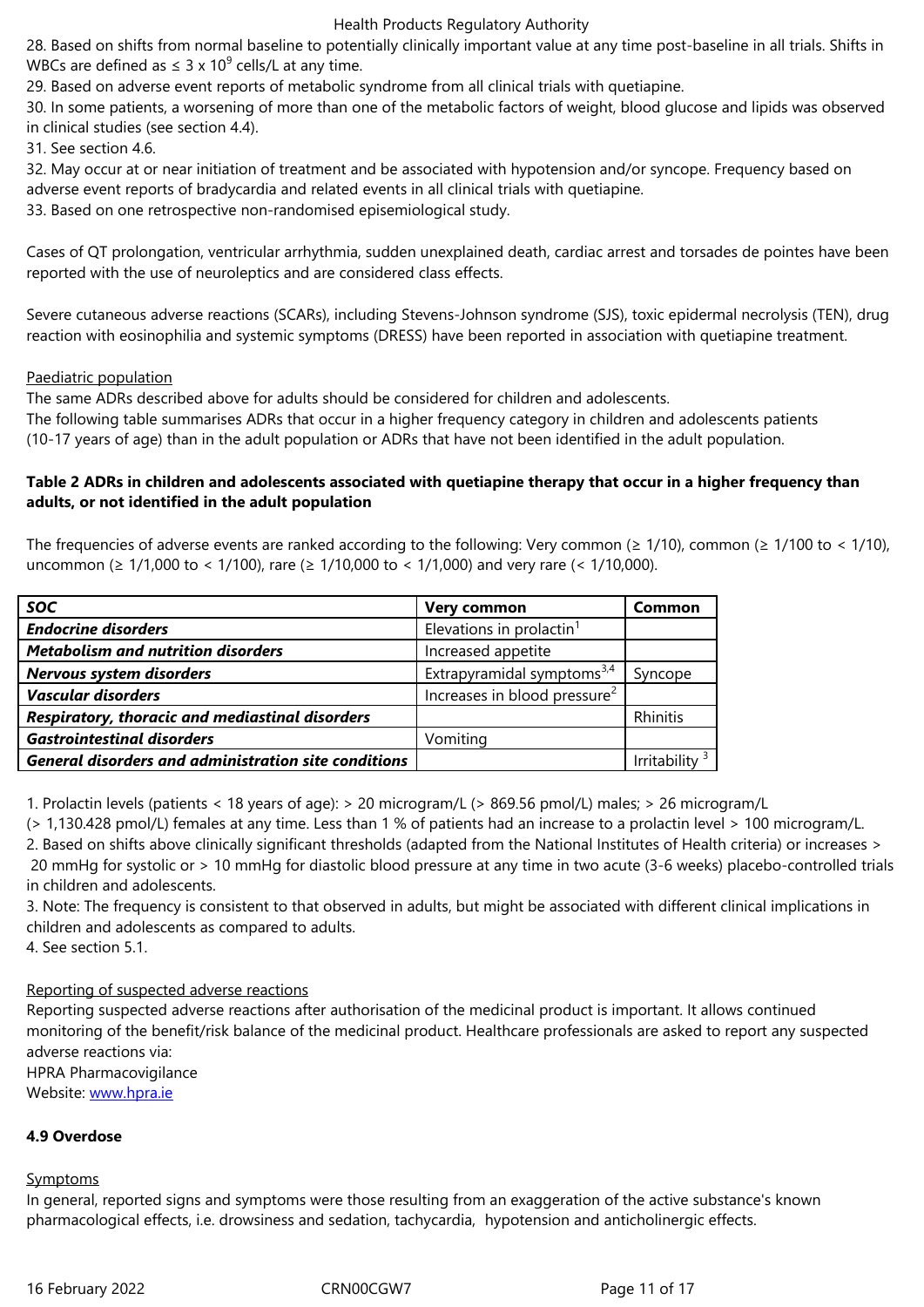Overdose could lead to QT-prolongation, seizures, status epilepticus, rhabdomyolysis, respiratory depression, urinary retention, confusion, delirium, and/or agitation, coma and death.

Patients with pre-existing severe cardiovascular disease may be at an increased risk of the effects of overdose (see section 4.4: Orthostatic hypotension).

### Management of overdose

There is no specific antidote to quetiapine. In cases of severe signs, the possibility of multiple drug involvement should be considered, and intensive care procedures are recommended, including establishing and maintaining a patent airway, ensuring adequate oxygenation and ventilation, and monitoring and support of the cardiovascular system.

Based on public literature, patients with delirium and agitation and a clear anticholinergic syndrome may be treated with physostigmine, 1-2 mg (under continuous ECG monitoring). This is not recommended as standard treatment, because of potential negative effect of physostigmine on cardiac conductance. Physostigmine may be used if there are no ECG aberrations. Do not use physostigmine in case of dysrhythmias, any degree of heart block or QRS-widening.

Whilst the prevention of absorption in overdose has not been investigated, gastric lavage can be indicated in severe poisonings and if possible to perform within one hour of ingestion. The administration of activated charcoal should be considered.

In cases of quetiapine overdose, refractory hypotension should be treated with appropriate measures such as intravenous fluids and/or sympathomimetic agents. Epinephrine and dopamine should be avoided, since beta stimulation may worsen hypotension in the setting of quetiapine-induced alpha blockade.

Close medical supervision and monitoring should be continued until the patient recovers.

## **5 PHARMACOLOGICAL PROPERTIES**

### **5.1 Pharmacodynamic properties**

Pharmacotherapeutic group: Antipsychotics; Diazepines, oxazepines, thiazepines and oxepines. ATC code: N05A H04

#### Mechanism of Action

Quetiapine is an atypical antipsychotic agent. Quetiapine and the active human plasma metabolite, norquetiapine interact with a broad range of neurotransmitter receptors. Quetiapine and norquetiapine exhibit affinity for brain serotonin (5HT2) and dopamine D1- and D2- receptors. It is this combination of receptor antagonism with a higher selectivity for 5HT2 relative to D2-receptors, which is believed to contribute to the clinical antipsychotic properties and low extrapyramidal side effect (EPS) liability of quetiapine compared to typical antipsychotics. Quetiapine and norquetiapine have no appreciable affinity at benzodiazepine receptors but high affinity at histaminergic and adrenergic alpha1 receptors and moderate affinity at adrenergic alpha2 receptors. Quetiapine also has low or no affinity for muscarinic receptors, while norquetiapine has moderate to high affinity at several muscarinic receptors, which may explain anticholinergic (muscarinic) effects. Inhibition of NET and partial agonist action at 5HT1A sites by norquetiapine may contribute to quetiapine's therapeutic efficacy as an antidepressant.

#### Pharmacodynamic effects

Quetiapine is active in tests for antipsychotic activity, such as conditioned avoidance. It also blocks the action of dopamine agonists, measured either behaviourally or electrophysiologically, and elevates dopamine metabolite concentrations, a neurochemical index of  $D_{2}$ - receptor blockade.

In pre-clinical tests predictive of EPS, quetiapine is unlike typical antipsychotics and has an atypical profile. Quetiapine does not produce dopamine D<sub>2</sub>- receptor supersensitivity after chronic administration. Quetiapine produces only weak catalepsy at effective dopamine  $D_2$ - receptor-blocking doses. Quetiapine demonstrates selectivity for the limbic system by producing depolarisation blockade of the mesolimbic but not the nigrostriatal dopamine-containing neurones following chronic administration. Quetiapine exhibits minimal dystonic liability in haloperidol-sensitised or drug-naïve Cebus monkeys after acute and chronic administration (see section 4.8).

Clinical Efficacy *Schizophrenia*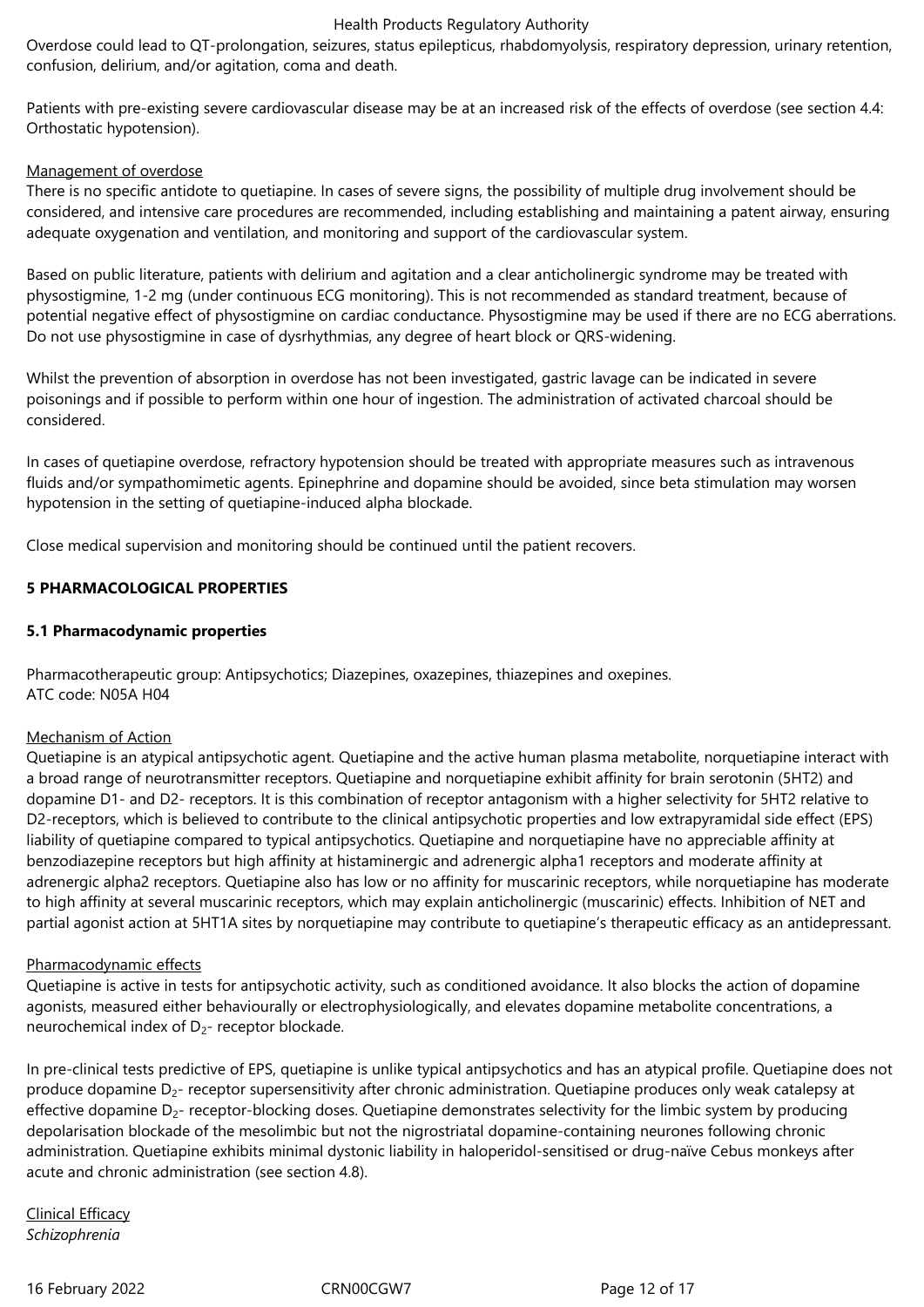In three placebo-controlled clinical trials, in patients with schizophrenia, using variable doses of quetiapine, there were no differences between the quetiapine and placebo treatment groups in the incidence of EPS or concomitant use of anticholinergics. A placebo-controlled trial evaluating fixed doses of quetiapine across the range of 75 to 750 mg/day showed no evidence of an increase in EPS or the use of concomitant anticholinergics. The long-term efficacy of quetiapine IR in prevention of schizophrenic relapses has not been verified in blinded clinical trials. In open label trials, in patients with schizophrenia, quetiapine was effective in maintaining the clinical improvement during continuation therapy in patients who showed an initial treatment response, suggesting some long-term efficacy.

#### *Bipolar Disorder*

In four placebo-controlled clinical trials, evaluating doses of quetiapine up to 800 mg/day for the treatment of moderate to severe manic episodes, two each in monotherapy and as combination therapy to lithium or divalproex, there were no differences between the quetiapine and placebo treatment groups in the incidence of EPS or concomitant use of anticholinergics.

In the treatment of moderate to severe manic episodes, quetiapine demonstrated superior efficacy to placebo in reduction of manic symptoms at 3 and 12 weeks, in two monotherapy trials. There are no data from long-term studies to demonstrate quetiapine's effectiveness in preventing subsequent manic or depressive episodes. Quetiapine data in combination with divalproex or lithium in acute moderate to severe manic episodes at 3 and 6 weeks is limited; however, combination therapy was well tolerated. The data showed an additive effect at week 3. A second study did not demonstrate an additive effect at week 6.

The mean last week median dose of quetiapine in responders was approximately 600 mg/day and approximately 85 % of the responders were in the dose range of 400 to 800 mg/day.

In 4 clinical trials with a duration of 8 weeks in patients with moderate to severe depressive episodes in bipolar I or bipolar II disorder, quetiapine IR 300 mg and 600 mg was significantly superior to placebo treated patients for the relevant outcome measures: mean improvement on the MADRS and for response defined as at least a 50 % improvement in MADRS total score from baseline. There was no difference in magnitude of effect between the patients who received 300 mg quetiapine IR and those who received 600 mg dose.

In the continuation phase in two of these studies, it was demonstrated that long-term treatment, of patients who responded on quetiapine IR 300 or 600 mg, was efficacious compared to placebo treatment with respect to depressive symptoms, but not with regard to manic symptoms. In two recurrence prevention studies evaluating quetiapine in combination with mood stabilisers, in patients with manic, depressed or mixed mood episodes, the combination with quetiapine was superior to mood stabilisers monotherapy in increasing the time to recurrence of any mood event (manic, mixed or depressed). Quetiapine was administered twice-daily totalling 400 mg to 800 mg a day as combination therapy to lithium or valproate.

In a 6-week, randomised, study of lithium and quetiapine XR versus placebo and quetiapine XR in adult patients with acute mania, the difference in YMRS mean improvement between the lithium add-on group and the placebo add-on group was 2.8 points and the difference in % responders (defined as 50 % improvement from baseline on the YMRS) was 11 % (79 % in the lithium add-on group vs. 68 % in the placebo add-on group).

In one long-term study (up to 2 years treatment) evaluating recurrence prevention in patients with manic, depressed or mixed mood episodes quetiapine was superior to placebo in increasing the time to recurrence of any mood event (manic, mixed or depressed), in patients with bipolar I disorder. The number of patients with a mood event was 91 (22.5 %) in the quetiapine group, 208 (51.5 %) in the placebo group and 95 (26.1 %) in the lithium treatment groups respectively. In patients who responded to quetiapine, when comparing continued treatment with quetiapine to switching to lithium, the results indicated that a switch to lithium treatment does not appear to be associated with an increased time to recurrence of a mood event.

Clinical trials have demonstrated that quetiapine is effective in schizophrenia and mania when given twice a day, although quetiapine has a pharmacokinetic half-life of approximately 7 hours. This is further supported by the data from a positron emission tomography (PET) study, which identified that for quetiapine, 5HT2 and  $D<sub>2</sub>$  receptor occupancy are maintained for up to 12 hours. The safety and efficacy of doses greater than 800 mg/day have not been evaluated.

#### Clinical safety

In short-term, placebo-controlled clinical trials in schizophrenia and bipolar mania the aggregated incidence of extrapyramidal symptoms was similar to placebo (schizophrenia: 7.8 % for quetiapine and 8.0 % for placebo; bipolar mania: 11.2 % for quetiapine and 11.4 % for placebo). Higher rates of extrapyramidal symptoms were seen in quetiapine treated patients compared to those treated with placebo in short-term, placebo-controlled clinical trials in MDD and bipolar depression. In short-term, placebo-controlled bipolar depression trials the aggregated incidence of extrapyramidal symptoms was 8.9 % for

16 February 2022 CRN00CGW7 Page 13 of 17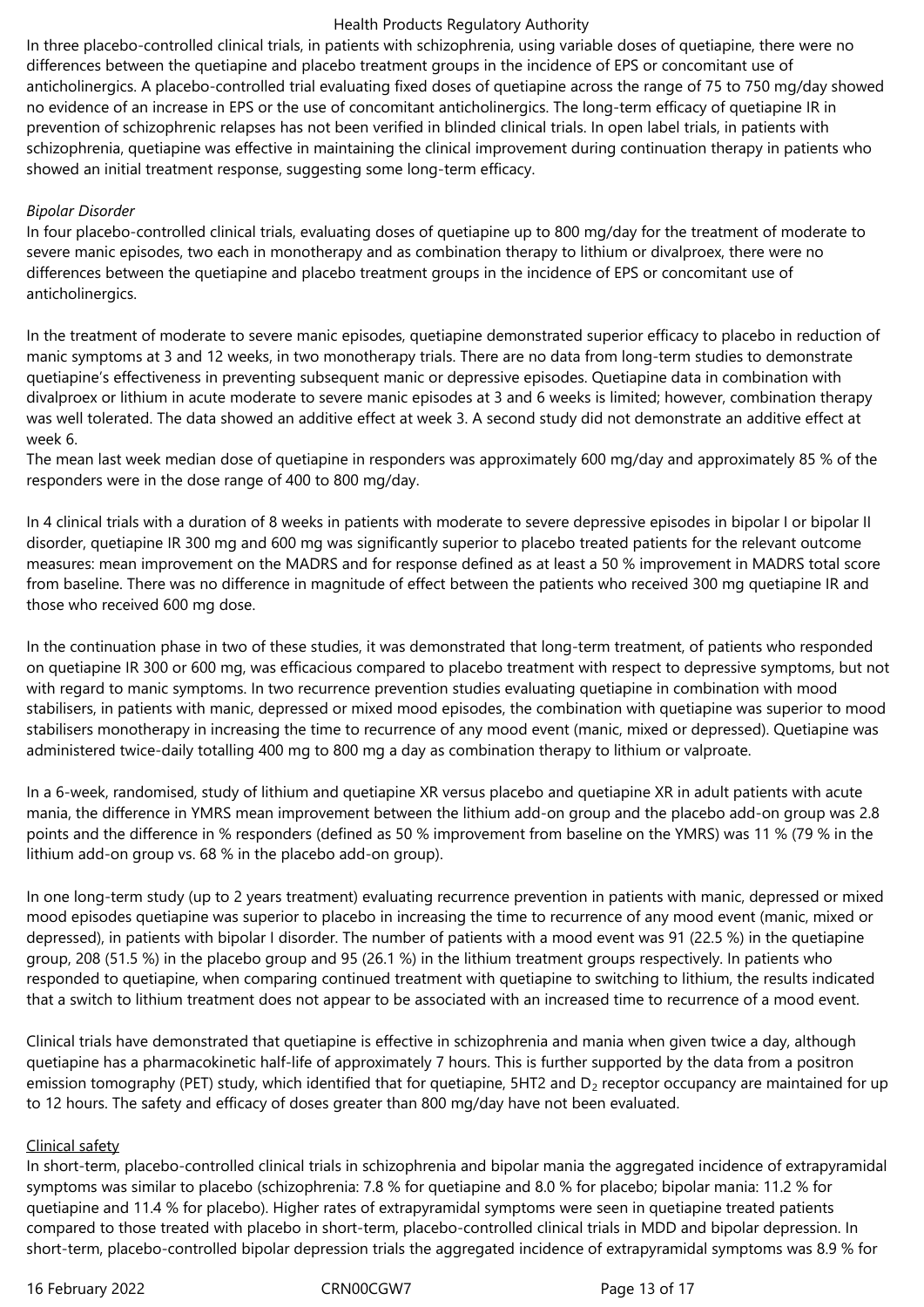quetiapine compared to 3.8 % for placebo. In short-term, placebo-controlled monotherapy clinical trials in major depressive disorder the aggregated incidence of extrapyramidal symptoms was 5.4 % for quetiapine XR and 3.2 % for placebo. In a short-term placebo-controlled monotherapy trial in elderly patients with major depressive disorder, the aggregated incidence of extrapyramidal symptoms was 9.0 % for quetiapine XR and 2.3 % for placebo. In both bipolar depression and MDD, the incidence of the individual adverse events (e. g., akathisia, extrapyramidal disorder, tremor, dyskinesia, dystonia, restlessness, muscle contractions involuntary, psychomotor hyperactivity and muscle rigidity) did not exceed 4 % in any treatment group.

In short term, fixed dose (50 mg/d to 800 mg/d), placebo-controlled studies (ranging from 3 to 8 weeks), the mean weight gain for quetiapine-treated patients ranged from 0.8 kg for the 50 mg daily dose to 1.4 kg for the 600 mg daily dose (with lower gain for the 800 mg daily dose), compared to 0.2 kg for the placebo treated patients. The percentage of quetiapine treated patients who gained ≥ 7 % of body weight ranged from 5.3 % for the 50 mg daily dose to 15.5 % for the 400 mg daily dose (with lower gain for the 600 and 800 mg daily doses), compared to 3.7 % for placebo treated patients.

A 6-week, randomised, study of lithium and quetiapine XR versus placebo and quetiapine XR in adult patients with acute mania indicated that the combination of quetiapine XR with lithium leads to more adverse events (63 % versus 48 % in quetiapine XR in combination with placebo). The safety results showed a higher incidence of extrapyramidal symptoms reported in 16.8 % of patients in the lithium add-on group and 6.6 % in the placebo add-on group, the majority of which consisted of tremor, reported in 15.6 % of the patients in the lithium add-on group and 4.9 % in the placebo add-on group. The incidence of somnolence was higher in the quetiapine XR with lithium add-on group (12.7 %) compared to the quetiapine XR with the placebo add-on group (5.5 %). In addition, a higher percentage of patients treated in the lithium add-on group (8.0 %) had weight gain ( $\geq$  7 %) at the end of treatment compared to patients in the placebo add-on group (4.7 %).

Longer term relapse prevention trials had an open label period (ranging from 4 to 36 weeks) during which patients were treated with quetiapine, followed by a randomised withdrawal period during which patients were randomised to quetiapine or placebo. For patients who were randomised to quetiapine, the mean weight gain during the open label period was 2.56 kg, and by week 48 of the randomised period, the mean weight gain was 3.22 kg, compared to open label baseline. For patients who were randomised to placebo, the mean weight gain during the open label period was 2.39 kg, and by week 48 of the randomised period the mean weight gain was 0.89 kg, compared to open label baseline.

In placebo-controlled studies in elderly patients with dementia-related psychosis, the incidence of cerebrovascular adverse events per 100 patient years was not higher in quetiapine-treated patients than in placebo-treated patients.

In all short-term placebo-controlled monotherapy trials in patients with a baseline neutrophil count ≥ 1.5 x 10<sup>9</sup>/L, the incidence of at least one occurrence of a shift to neutrophil count <  $1.5 \times 10^9$ /L, was 1.9 % in patients treated with quetiapine compared to 1.5 % in placebo-treated patients. The incidence of shifts to > 0.5-< 1.0 x 10<sup>9</sup>/L was the same (0.2 %) in patients treated with quetiapine as with placebo-treated patients. In all clinical trials (placebo-controlled, open-label, active comparator in patients with a baseline neutrophil count  $\geq 1.5 \times 10^9$ /L, the incidence of at least one occurrence of a shift to neutrophil count < 1.5 x 10<sup>9</sup>/L was 2.9 % and to < 0.5 -x 10<sup>9</sup>/L was 0.21 % in patients treated with quetiapine.

Quetiapine treatment was associated with dose-related decreases in thyroid hormone levels. The incidences of shifts in TSH was 3.2 % for quetiapine versus 2.7 % for placebo. The incidence of reciprocal, potentially clinically significant shifts of both T3 or T4 and TSH in these trials were rare, and the observed changes in thyroid hormone levels were not associated with clinically symptomatic hypothyroidism.

The reduction in total and free T4 was maximal within the first six weeks of quetiapine treatment, with no further reduction during long-term treatment. For about 2/3 of all cases, cessation of quetiapine treatment was associated with a reversal of the effects on total and free T4, irrespective of the duration of treatment.

#### *Cataracts/lens opacities*

In a clinical trial to evaluate the cataractogenic potential of quetiapine (200-800 mg/day) versus risperidone (2-8 mg/day) in patients with schizophrenia or schizoaffective disorder, the percentage of patients with increased lens opacity grade was not higher in quetiapine (4 %) compared with risperidone (10 %), for patients with at least 21 months of exposure.

## *Paediatric population*

#### Clinical efficacy

The efficacy and safety of quetiapine was studied in a 3-week placebo controlled study for the treatment of mania (n= 284 patients from the US, aged 10-17). About 45 % of the patient population had an additional diagnosis of ADHD. In addition, a 6-week placebo controlled study for the treatment of schizophrenia (n = 222 patients, aged 13-17) was performed. In both studies, patients with known lack of response to quetiapine were excluded. Treatment with quetiapine was initiated at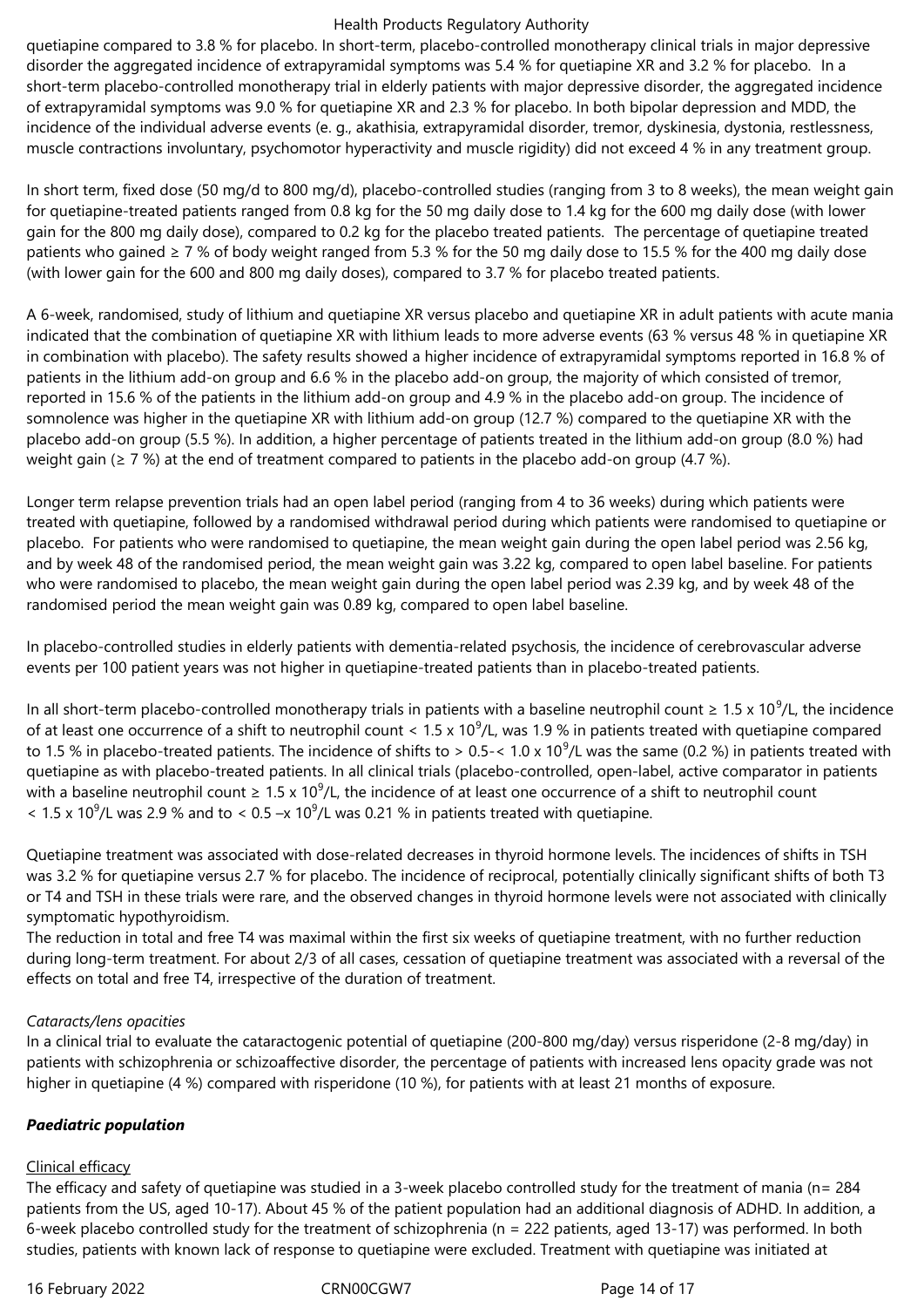50 mg/day and on day 2 increased to 100 mg/day; subsequently the dose was titrated to a target dose (mania 400-600 mg/day; schizophrenia 400-800 mg/day) using increments of 100 mg/day given two or three times daily.

In the mania study, the difference in LS mean change from baseline in YMRS total score (active minus placebo) was –5.21 for quetiapine 400 mg/day and –6.56 for quetiapine 600 mg/day. Responder rates (YMRS improvement ≥ 50 %) were 64 % for quetiapine 400 mg/day, 58 % for 600 mg/day and 37 % in the placebo arm.

In the schizophrenia study, the difference in LS mean change from baseline in PANSS total score (active minus placebo) was –8.16 for quetiapine 400 mg/day and –9.29 for quetiapine 800 mg/day. Neither low dose (400 mg/day) nor high dose regimen (800 mg/day) quetiapine was superior to placebo with respect to the percentage of patients achieving response, defined as ≥ 30 % reduction from baseline in PANSS total score. Both in mania and schizophrenia higher doses resulted in numerically lower response rates.

In a third short-term placebo-controlled monotherapy trial with quetiapine XR in children and adolescent patients (10-17 years of age) with bipolar depression, efficacy was not demonstrated.

No data are available on maintenance of effect or recurrence prevention in this age group.

### Clinical safety

In the short-term paediatric trials with quetiapine described above, the rates of EPS in the active arm vs. placebo were 12.9 % vs. 5.3 % in the schizophrenia trial, 3.6 % vs. 1.1 % in the bipolar mania trial, and 1.1 % vs. 0 % in the bipolar depression trial. The rates of weight gain  $\geq 7$  % of baseline body weight in the active arm vs. placebo were 17 % vs. 2.5 % in the schizophrenia and bipolar mania trials, and 13.7 % vs. 6.8 % in the bipolar depression trial. The rates of suicide related events in the active arm vs. placebo were 1.4 % vs. 1.3 % in the schizophrenia trial, 1.0 % vs. 0 % in the bipolar mania trial, and 1.1 % vs. 0 % in the bipolar depression trial. During an extended posttreatment follow-up phase of the bipolar depression trial, there were two additional suicide related events in two patients; one of these patients was on quetiapine at the time of the event.

### Long-term safety

A 26-week open-label extension to the acute trials (n= 380 patients), with quetiapine flexibly dosed at 400-800 mg/day, provided additional safety data. Increases in blood pressure were reported in children and adolescents and increased appetite, extrapyramidal symptoms and elevations in serum prolactin were reported with higher frequency in children and adolescents than in adult patients (see sections 4.4 and 4.8).

With respect to weight gain, when adjusting for normal growth over the longer term, an increase of at least 0.5 standard deviation from baseline in Body Mass Index (BMI) was used as a measure of a clinically significant change; 18.3 % of patients who were treated with quetiapine for at least 26 weeks met this criterion.

## **5.2 Pharmacokinetic properties**

#### **Absorption**

Quetiapine is well absorbed and extensively metabolised following oral administration. The bioavailability of quetiapine is not significantly affected by administration with food. Steady-state peak molar concentrations of the active metabolite norquetiapine are 35 % of that observed for quetiapine.

The pharmacokinetics of quetiapine and norquetiapine are linear across the approved dosing range.

## **Distribution**

Quetiapine is approximately 83 % bound to plasma proteins.

#### **Biotransformation**

Quetiapine is extensively metabolised by the liver, with parent compound accounting for less than 5 % of unchanged drug-related material in the urine or faeces, following the administration of radiolabelled quetiapine.

*In vitro* investigations established that CYP3A4 is the primary enzyme responsible for cytochrome P450 mediated metabolism of quetiapine. Norquetiapine is primarily formed and eliminated via CYP3A4.

Approximately 73 % of the radioactivity is excreted in the urine and 21 % in the faeces.

Quetiapine and several of its metabolites (including norquetiapine) were found to be weak inhibitors of human cytochrome P450 1A2, 2C9, 2C19, 2D6 and 3A4 activities in vitro. In vitro CYP inhibition is observed only at concentrations approximately 5

16 February 2022 CRN00CGW7 Page 15 of 17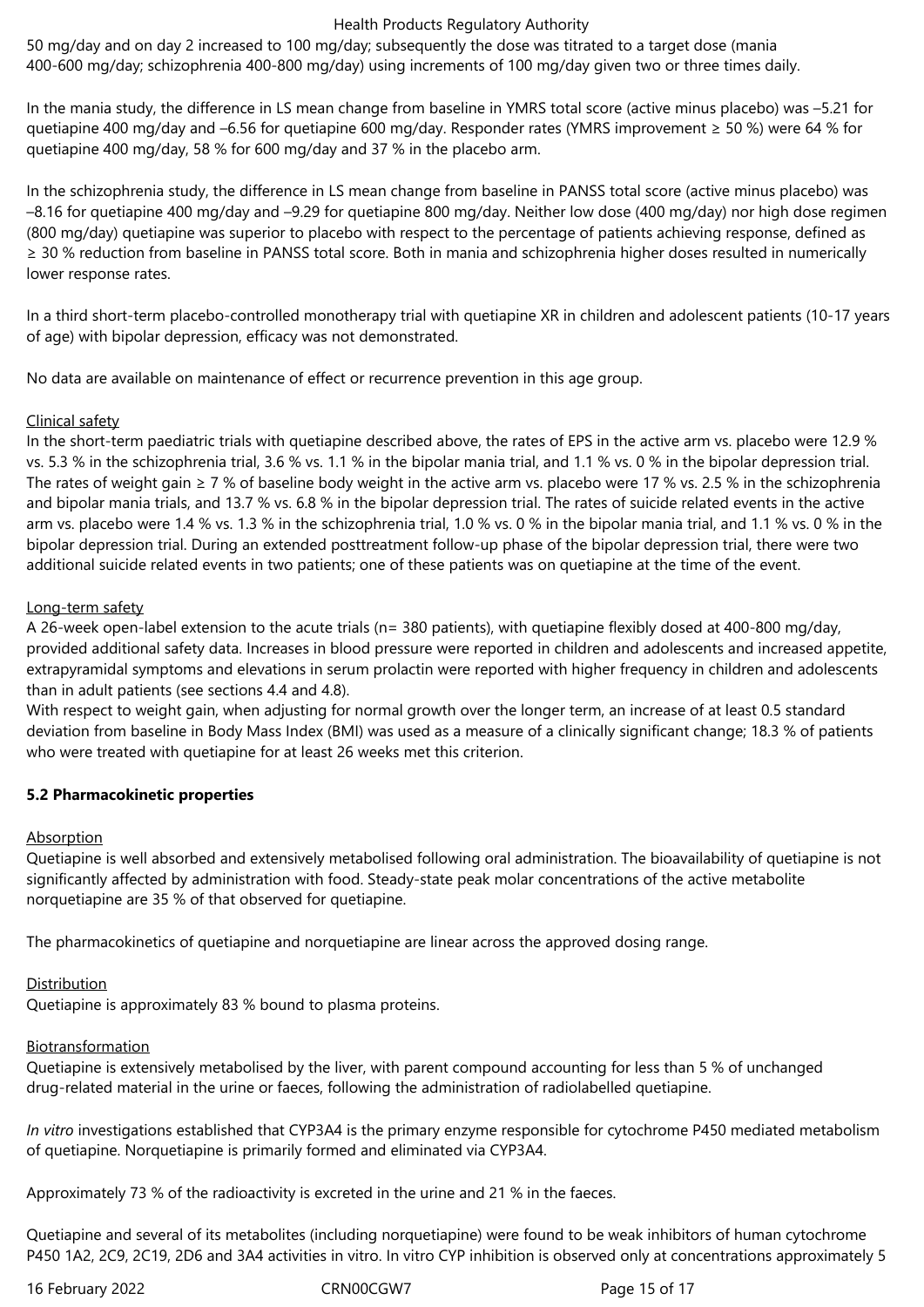to 50 fold higher than those observed at a dose range of 300 to 800 mg/day in humans. Based on these in vitro results, it is unlikely that co-administration of quetiapine with other drugs will result in clinically significant drug inhibition of cytochrome P450-mediated metabolism of the other drug. From animal studies it appears that quetiapine can induce cytochrome P450 enzymes. In a specific interaction study in psychotic patients, however, no increase in the cytochrome P450 activity was found after administration of quetiapine.

#### Elimination

The elimination half-lives of quetiapine and norquetiapine are approximately 7 and 12 hours, respectively.

The average molar dose fraction of free quetiapine and the active human plasma metabolite norquetiapine is < 5 % excreted in the urine.

### *Special populations*

### *Gender*

The kinetics of quetiapine do not differ between men and women.

## *Elderly*

The mean clearance of quetiapine in the elderly is approximately 30 to 50 % lower than that seen in adults aged 18 to 65 years.

### *Renal impairment*

The mean plasma clearance of quetiapine was reduced by approximately 25 % in subjects with severe renal impairment (creatinine clearance less than 30 ml/min/1.73m<sup>2</sup>), but the individual clearance values are within the range for normal subjects.

### *Hepatic impairment*

The mean quetiapine plasma clearance decreases with approx. 25 % in persons with known hepatic impairment (stable alcohol cirrhosis). As quetiapine is extensively metabolised by the liver, elevated plasma levels are expected in the population with hepatic impairment. Dose adjustments may be necessary in these patients (see section 4.2).

*Paediatric population*Pharmacokinetic data were sampled in 9 children aged 10‑12 years old and 12 adolescents, who were on steady-state treatment with 400 mg quetiapine twice daily. At steady-state, the dose-normalised plasma levels of the parent compound, quetiapine, in children and adolescents (10-17 years of age) were in general similar to adults, though  $C_{max}$  in children was at the higher end of the range observed in adults. The AUC and  $C_{\text{max}}$  for the active metabolite, norquetiapine, were higher, approximately 62 % and 49 % in children (10-12 years), respectively and 28 % and 14 % in adolescents (13‑17 years), respectively, compared to adults.

## **5.3 Preclinical safety data**

There was no evidence of genotoxicity in a series of in vitro and in vivo genotoxicity studies. In laboratory animals at a clinically relevant exposure level the following deviations were seen, which as yet have not been confirmed in long-term clinical research:

In rats, pigment deposition in the thyroid gland has been observed; in cynomolgus monkeys thyroid follicular cell hypertrophy, a lowering in plasma  $T_3$  levels, decreased haemoglobin concentration and a decrease of red and white blood cell count have been observed; and in dogs lens opacity and cataracts. (For cataracts/lens opacities see section 5.1).

In an embryofoetal toxicity study in rabbits the foetal incidence of carpal/tarsal flexure was increased. This effect occurred in the presence of overt maternal effects such as reduced body weight gain. These effects were apparent at maternal exposure levels similar or slightly above those in humans at the maximal therapeutic dose. The relevance of this finding for humans is unknown.

In a fertility study in rats, marginal reduction in male fertility and pseudopregnancy, protracted periods of dioestrus, increased precoital interval and reduced pregnancy rate were seen. These effects are related to elevated prolactin levels and not directly relevant to humans because of species differences in hormonal control of reproduction.

## **6 PHARMACEUTICAL PARTICULARS**

## **6.1 List of excipients**

16 February 2022 CRN00CGW7 Page 16 of 17 *Tablet core:*